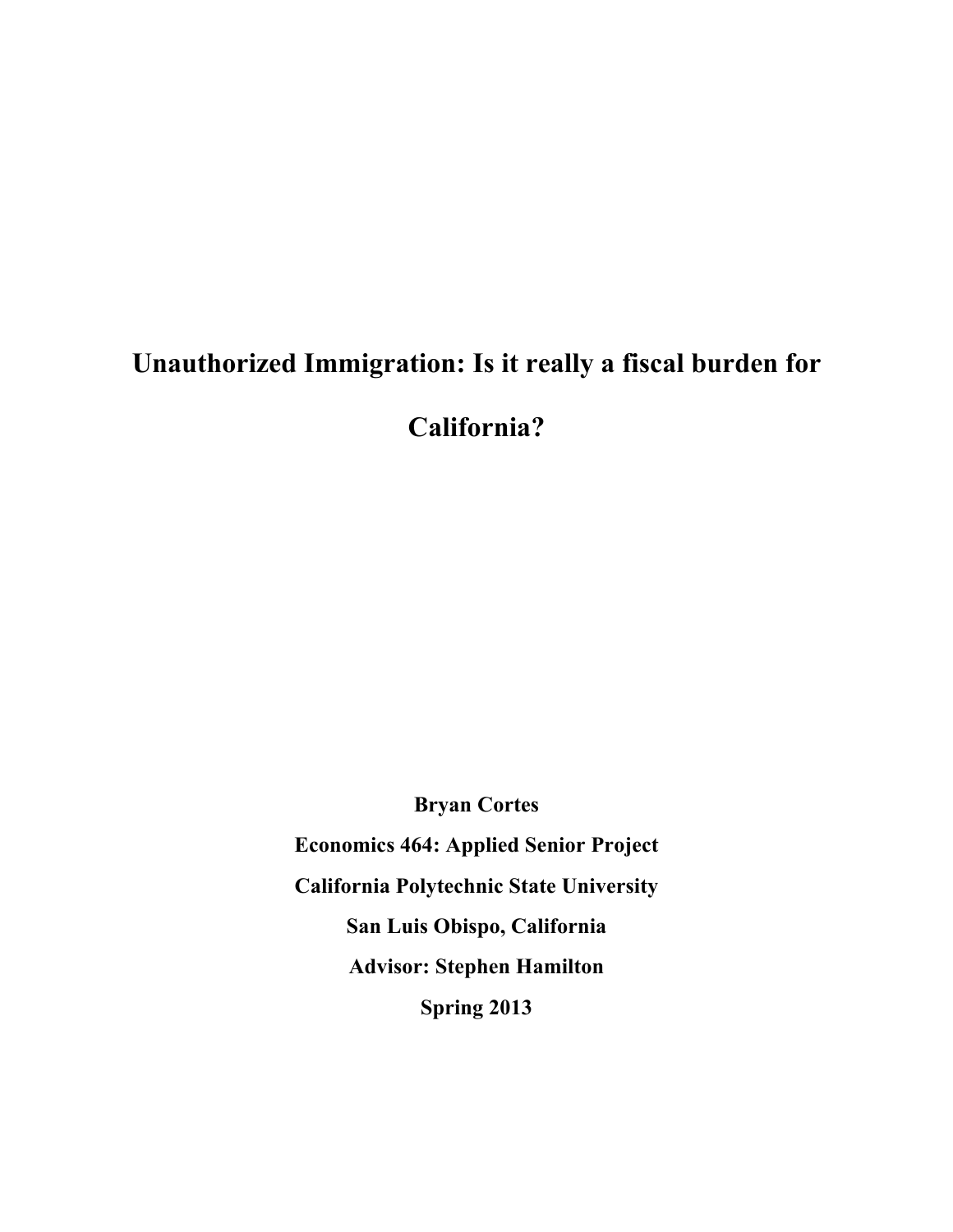# **Contents**

| Fiscal impact of government assistance programs 13 |  |
|----------------------------------------------------|--|
|                                                    |  |
|                                                    |  |
|                                                    |  |
|                                                    |  |
|                                                    |  |
|                                                    |  |
|                                                    |  |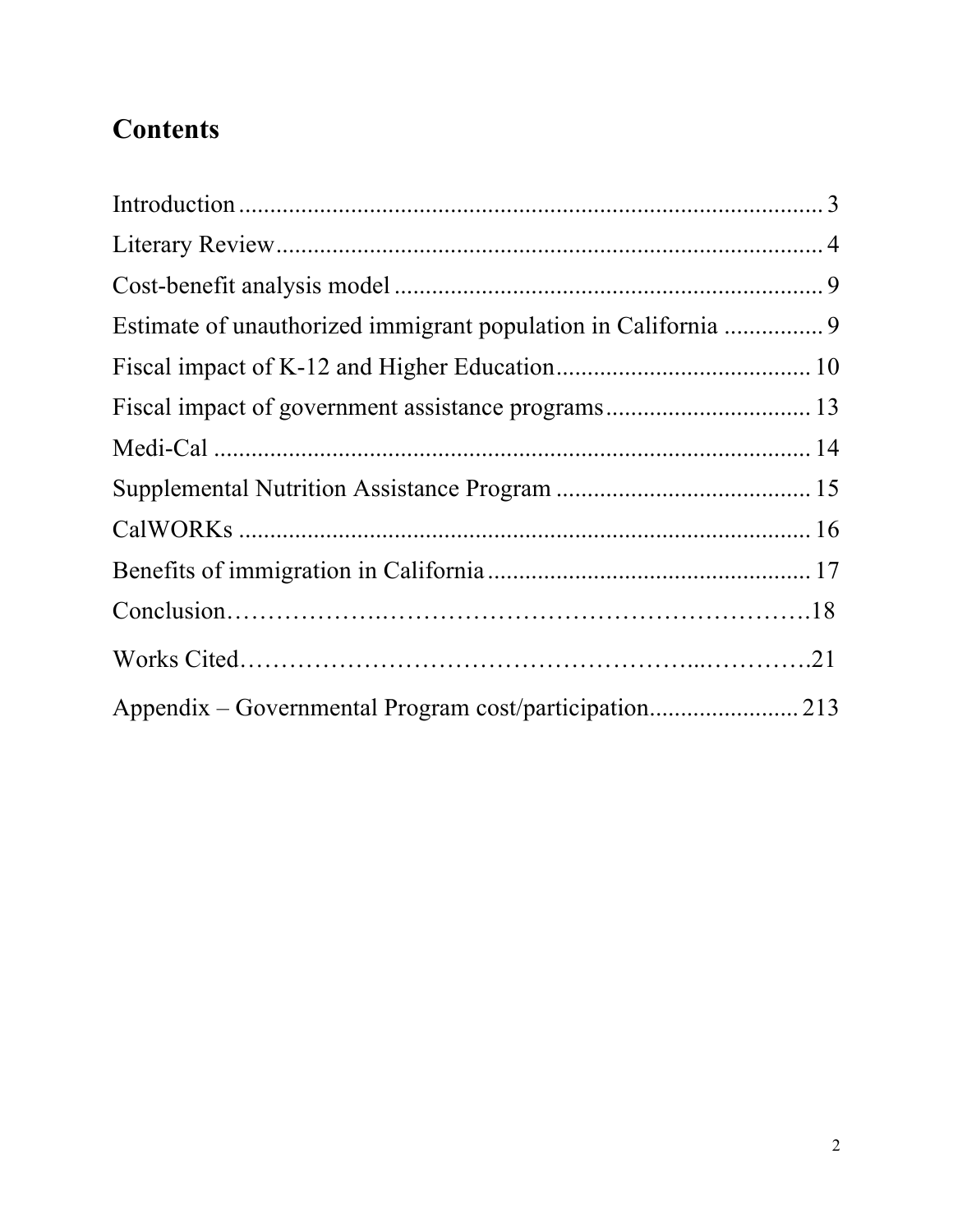#### **Introduction**

Unauthorized immigration<sup>1</sup> is likely to pose a fiscal burden to taxpayers. However, it is important to distinguish between upfront, short-term costs and long-term benefits of unauthorized immigration. The ability to determine if long-term benefits of immigration are greater than the short-term costs allows governments to properly estimate the fiscal impact of unauthorized immigration and to direct immigration policy.

In recent years, there has been a heated debate about immigration reform and the need to adopt policies that reflect the reality of unauthorized immigration in the U.S. Various studies in the literature have attempted to provide a clear picture about the costs, benefits, and implications of unauthorized immigration in the U.S. economy. However, none have been specifically tailored to address particular states in the country. This is an important omission because of the particular nature of immigration and the cluster of unauthorized immigrants in certain regions of the country.

California attracts a significant proportion of the unauthorized immigrant population in the U.S. because of employment opportunities and generous governmental assistance programs. This paper will analyze the fiscal burden of unauthorized immigration in California by complementing national studies on this subject. We attempt to demonstrate that although the short-term burden of unauthorized immigration is high for taxpayers, the long-term benefits and eventual status regularization of these immigrants is beneficial for California.

This paper will allow us to understand and provide a consistent argument about the fiscal implications of unauthorized immigration and first-generation born citizens by giving the reader

 $<sup>1</sup>$  Author's note: The term "Illegal" or "undocumented" are usually politicized. I use the term 'unauthorized' in an</sup> attempt to provide neutrality on the issue to the reader.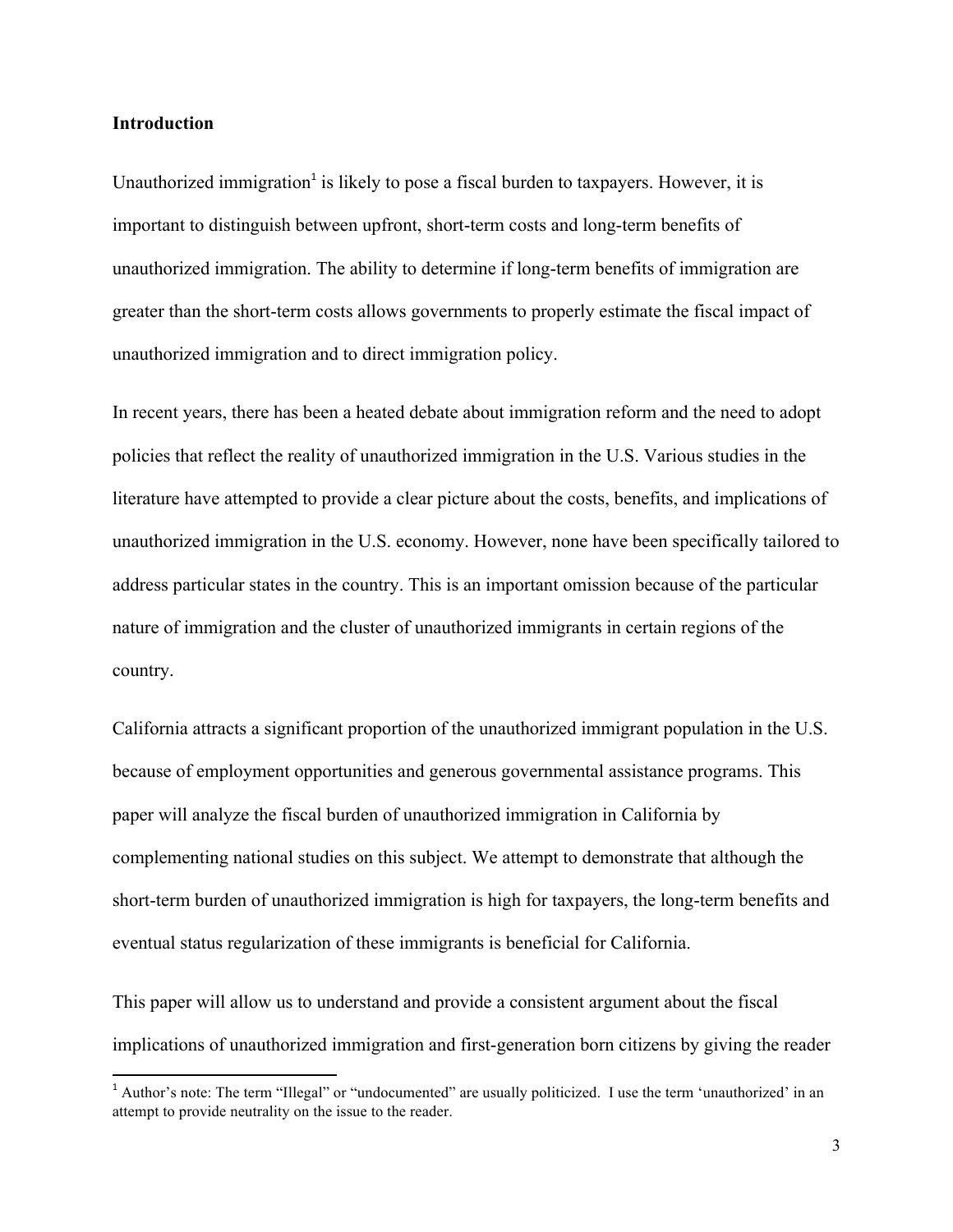an idea of the net impact of immigration in the California economy. It will also allow the reader to understand that the fate of the California economy is not riding on the state's policy towards unauthorized workers/immigrants and their US citizen children.

#### **Literary Review**

According to 2012 estimates there was a net immigration of 3.62 migrant(s) per 1,000 habitants in the US.<sup>2</sup> Immigration has become a controversial issue in the US because of its economic and social impact. More importantly, unauthorized immigration has become more of a concern because of the 11 million people who already live in the US but do not have proper documentation. In California, the unauthorized immigrant population is believed to be approximately 2.55 million people  $(6.8\%$  of the state population).<sup>3</sup>

Immigration is an issue capable of dividing like-minded people, and neither political party is unified in their legislative approach to the issue. The liberal side, backed by labor unions, argues in favor of closed borders to keep labor supply steady and competitive wages while some in the same political spectrum have joined voices in support of immigration reform that would address unauthorized immigrants. On the other hand, conservative voices advocate for access to foreign labor emphasizing the economic benefits of immigration. But many conservative groups oppose immigration due to the perception that it expands the welfare state, dilutes American culture, and threatens national security (Hanson 2005).<sup>4</sup>

<sup>&</sup>lt;sup>2</sup> *The World Factbook 2012.* Washington, DC: Central Intelligence Agency, 2012.<br>https://www.cia.gov/library/publications/the-world-factbook/index.html

<sup>&</sup>lt;sup>3</sup> 2011 Yearbook of Immigration Statistics. Washington, DC: Department of Homeland Security. Web. May 2013. http://www.dhs.gov/sites/default/files/publications/immigrationstatistics/yearbook/2011/ois\_yb\_2011.pdf

<sup>4</sup> Gordon H. Hanson and Institute for International Economics (U.S.), *Why Does Immigration Divide America?: Public Finance and Political Opposition to Open Borders* (Washington, DC: Institute for International Economics, 2005).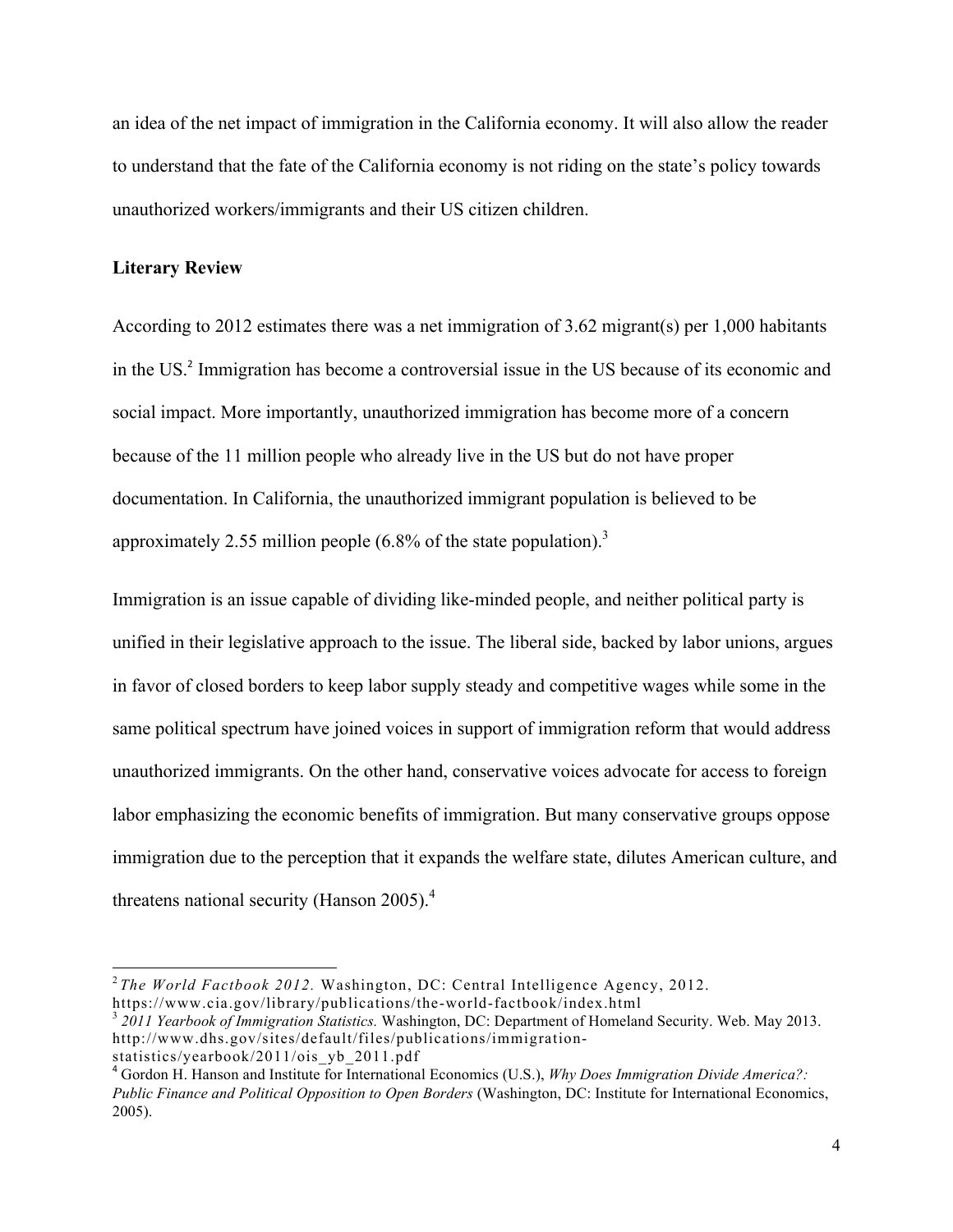This paper will discuss the fiscal implications of welfare participation among unauthorized immigrants and first-generation citizens (the children of unauthorized immigrants) in the state of California to determine if said population burdens the state taxpayers. We will use a similar framework to the one used by George T. Hanson (2005) and George Borjas (1994)<sup>5</sup> on a national scale. Our main goal is to determine if there is a positive return on welfare payments to unauthorized immigrants and their children (who are US citizens) in the state.

This paper will complement national scale research of this claim at a state level. Some research claims that immigration to the United States does not pose a long-term burden on U.S. taxpayers. The typical immigrant and his or her descendants pay more in taxes than they consume in government services in terms of net present value. Low skilled immigrants do impose a net cost on government, in particular on the state and local level, but those costs are often exaggerated by critics of immigration and are offset by broader benefits to the overall economy (Griswold  $2012$ ).<sup>6</sup>

We will focus on the fiscal implications of educational and welfare spending on unauthorized immigrants and first-generation citizens in California. While 34% of the nation's welfare recipients live in California only 12% of the population lives here. This makes California a state with very generous welfare measures. California is third among states in per-capita welfare spending with \$179 dollars per capita spent.<sup>7</sup> This figure only represents welfare spending and does not include the additional government services spending. While most of governmental assistance programs are only available to US citizens, governmental services – such as education

<sup>5</sup> George J. Borjas, "The Economics of Immigration," *Journal of Economic Literature* V. 32, No. 4 (December 1994):  $1667 - 1717$ .<br><sup>6</sup> Daniel T. Griswold, "Immigration and the Welfare State," Cato Journal 32, no. 1 (Winter 2012),

http://www.cato.org/sites/cato.org/files/serials/files/cato-journal/2012/1/cj32n1-11.pdf. 7 "Is California the Welfare Capital?," U-T San Diego, accessed April 26, 2013,

http://www.utsandiego.com/news/2012/jul/28/welfare-capital-of-the-us/.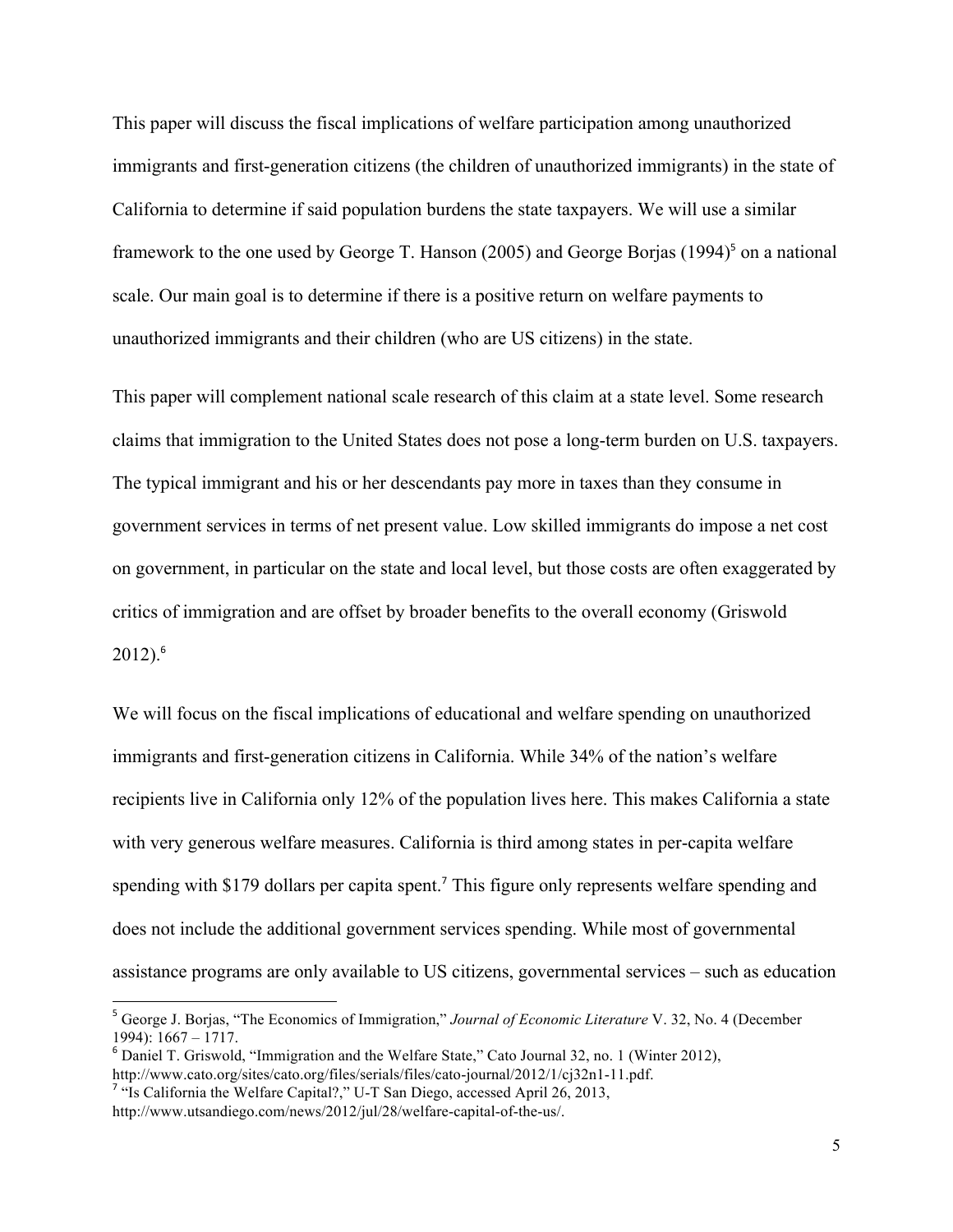and health care – cannot be denied to anyone so an increase in population, unauthorized or otherwise, imposes budgetary constraints on government.

Some argue that unauthorized immigrants make a positive contribution to governmental budgets. The lack of residency status does not prevent immigrants from being liable for property taxes, sale taxes, or other governmental fees. Also, many times unauthorized immigrants use stolen identities to find employment. By using stolen identities, unauthorized immigrant workers contribute to Social Security and Medicare but never withdraw from the programs (Hanson 2005). By analyzing the fiscal contributions of unauthorized immigrants, we will have a reference to compare the cost-benefit impact of welfare payments and governmental services to unauthorized immigrants and first-generation US citizens.

We are also paying close attention to first-generation citizens (those born to unauthorized immigrants) and the long-term impact they have in the California labor market and economy. While in the short-term, governmental service costs for these children are a burden to the taxpayers, long-term returns in terms of labor-market participation, consumption, and taxes are likely to outweigh these costs.

Despite opposite views in the literature, there is an agreement that a truly comprehensive study of the fiscal impact of immigration must take into account the long-term as well as short-term effects of immigration and welfare payments. One must also be careful to take into account the trans-generational aspects of immigration and the fiscal impact of first-generation citizens.

George Hanson claims that, despite the implications of inflows of unauthorized workers into the US labor market and its impact on wages, unauthorized immigration overall impact on the US economy is small. I will translate this interpretation into an analysis of the impact in the

6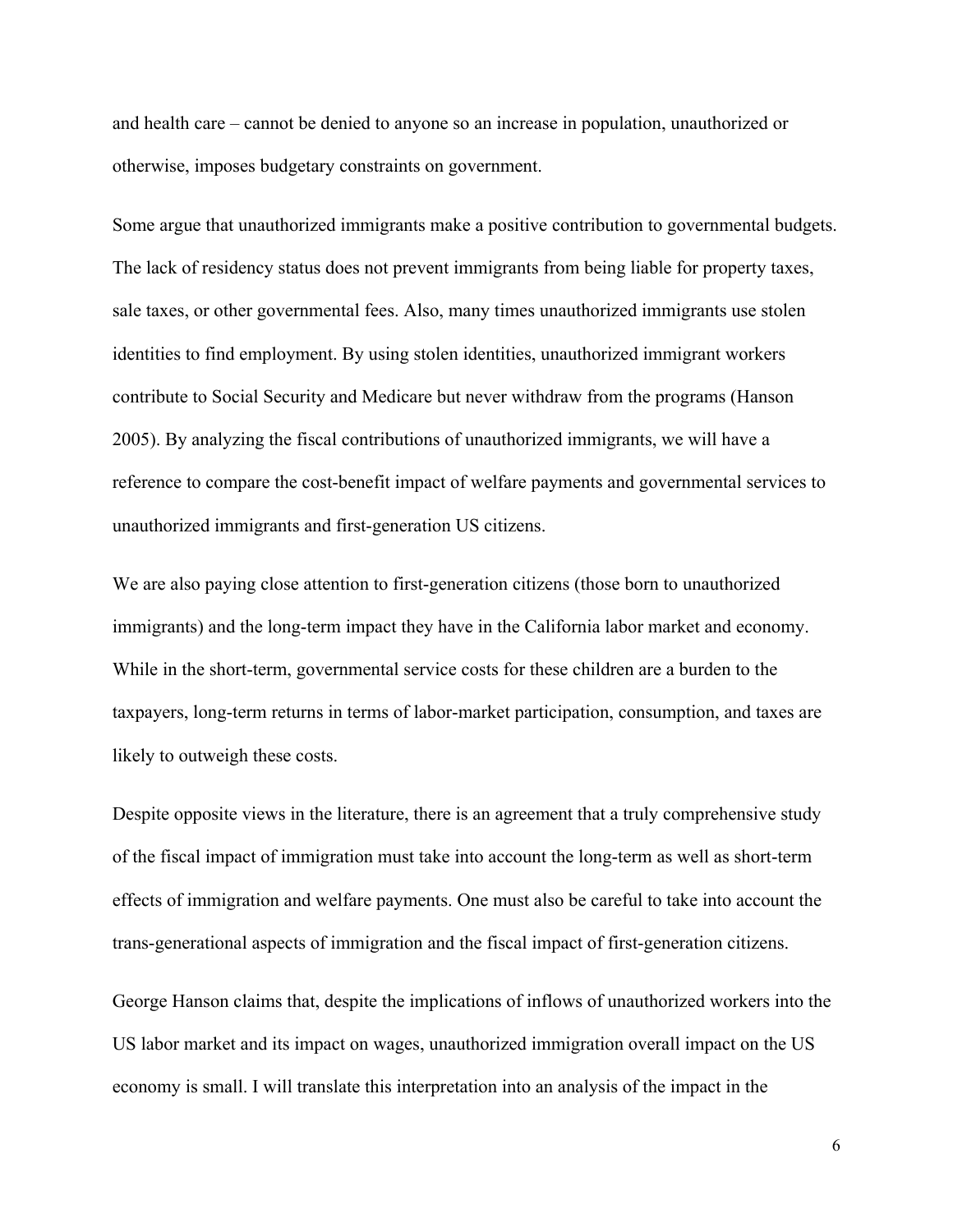California economy. Hanson uses 1990 and 2000 census data relating to wages and immigration population to describe how the inflow of unauthorized workers has broadly tracked economic performance thus having a positive impact in the growth of the economy. Also, using US Current Population Survey data, he analyzes the cost of unauthorized labor in relative and absolute terms, concluding that although there is a short-run net fiscal cost of approximately 0.1 percent of US GDP because of unauthorized immigration, the number is close enough to zero to be considered a *wash* (Hanson 2009) 8 .

By utilizing similar data in a more recent time frame, we will calculate the net fiscal impact of unauthorized immigrant population in the California economy. We will focus on the welfare cost of immigration by estimating the expenditures in education and government welfare programs, and compare that to direct and indirect fiscal contributions of unauthorized workers and firstgeneration citizens in net present value terms. Since Hanson's model only considers national data, I expect the end result to differ once we consider unauthorized immigrant flows in the state.

On the other hand, one of the arguments against immigration is that unauthorized immigrants are a burden to the system. George Borjas, Harvard economist, talks about wage parity and transgenerational shift comparisons between different groups of immigrants and native population. He also addresses the first-generation citizens and wage/job differentials. Borjas argues that immigration has economic, cultural, and political significance, so it is not surprising that immigration policy is now a central ingredient in the debate over social policy (Borjas 1994).

Contrary to conservative and liberal immigration proponents, Borjas shows that the total 'annual net gain is a modest one-tenth of a percent of gross domestic product,' which amounts to a

<sup>8</sup> Hanson, Gordon. "*The Economics and Policy of Illegal Immigration in the United States*." Report. Migration Policy Institute, Dec. 2009. <http://www.migrationpolicy.org/pubs/hanson-dec09.pdf>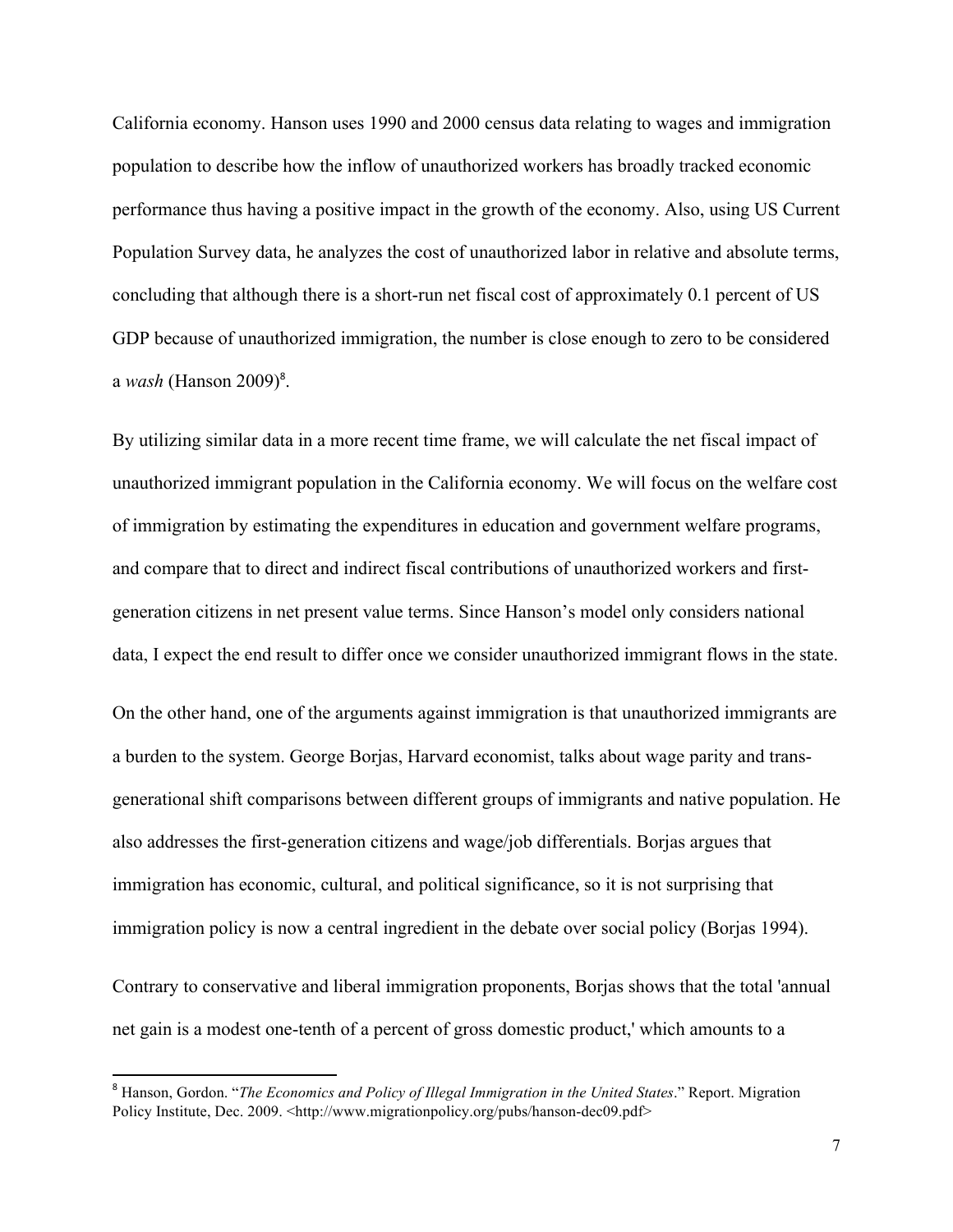financial gain of less than \$30 per person. In California, studies show that current immigration levels cost the typical native household an additional \$1,200 per year. Moreover, relatively high immigration levels suppress the wages of domestic workers in highly competitive fields. Public assistance is considerably greater among immigrant than domestic households. The percentage of native welfare recipients is 15.4% to 22.4% of immigrant recipients. Borjas documents with compelling data that economic prosperity is not undermined by reductions in immigration levels (Borjas 2003).

Borjas uses his model on welfare payments to argue that immigrants do not pay their way into the system and become a burden to the taxpayers. This has tremendous economic implications in terms of immigration reform and taxation. Using a similar framework, we will use California state data to replicate his model. By doing this, we will be able to contrast Borjas and Hanson's views on the issue, and have a better case to answer our research question.

The concern over adverse labor market impact and fiscal burden of immigration has always played a central role in the immigration debate. We will try to stay away from this issue and only focus on the fiscal implications of unauthorized immigration. We know it is clear that the economic impact of unauthorized immigration has two sides to consider, one, the fiscal cost of these immigrants, and the impact on the labor market. By narrowing down our analysis to the state level, we will be able to formulate an opinion about the fiscal implications of unauthorized immigration in California. Being able to have a research based answer to our question allows for better immigration policy and facilitates the creation of immigration laws that favor robust economic growth.

8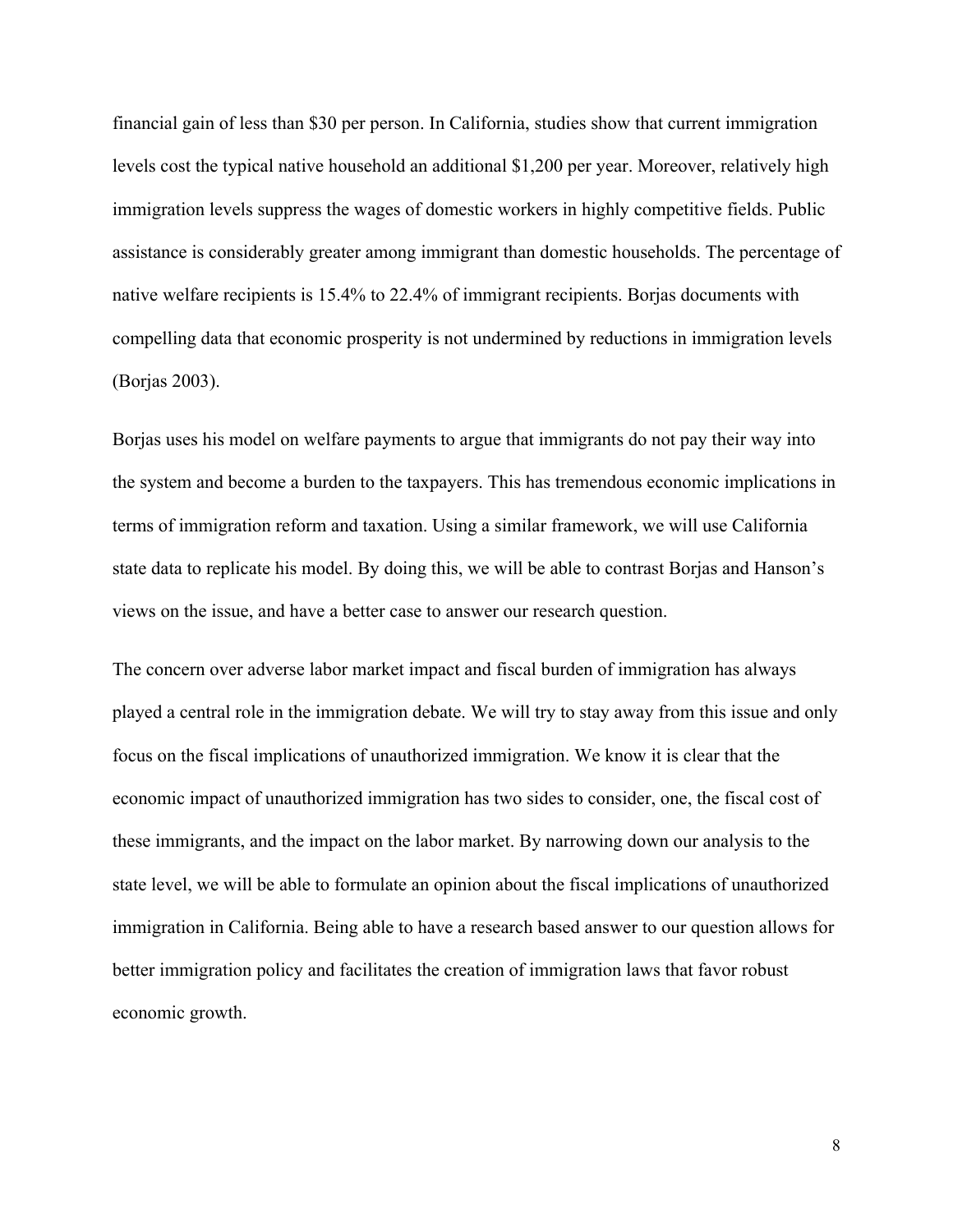#### **Cost-benefit analysis model**

Cost-benefit analysis, in government planning and budgeting, is the attempt to measure the social benefits of a proposed project in monetary terms and compare them with its costs. A cost–benefit ratio is determined by dividing the projected benefits of a program by the projected costs. In general, a program having a high benefit–cost ratio will take priority over others with lower ratios. Determining this ratio is a difficult task because of the wide range of variables involved. Both quantitative and qualitative factors must be taken into account, especially when dealing with social programs.<sup>9</sup>

The model presented here is an adaptation of the work of Hanson (2005) and Borjas (1994) into a cost-benefit analysis that will allow the reader to make an informed decision about the fiscal implications of unauthorized immigration in California's economy. The model will review the cost of unauthorized immigrants and first-generation children in terms of spending in state governmental services – education, CalWORKs, Medi-Cal, and Supplemental Nutrition Assistance Program (food stamps) – and compare it against the increase in tax revenues and economic activity due to unauthorized immigrants. We attempt to prove that although the initial cost of unauthorized immigration is a burden to the state government, in the long run, unauthorized immigration and first-generation children are beneficial for California.

#### **Estimate of unauthorized immigrant population in California**

<u> 1989 - Jan Samuel Barbara, margaret e</u>

For our analysis, we need a reasonable estimate of the unauthorized population in California. The literature obtains this estimate when you subtract the legally foreign resident population from the total foreign born population using the American Community Survey (ACS), a nationwide

<sup>9</sup> *"Cost-benefit Analysis (economics)"* Encyclopedia Britannica, accessed May 12, 2013, <http://www.britannica.com/EBchecked/topic/139466/cost-benefit-analysis.>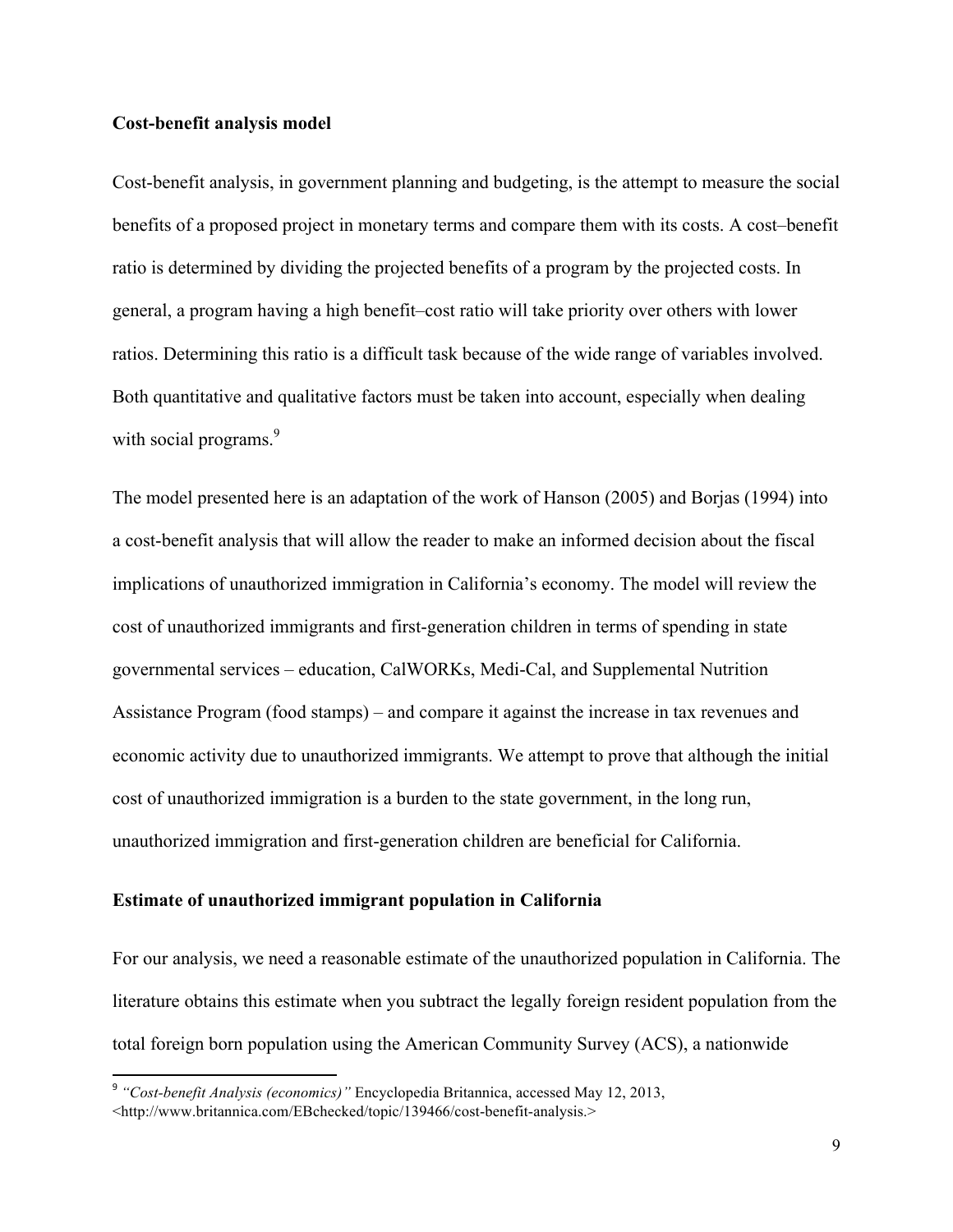sample survey that collects information from the US households on social, demographic, and economic characteristics, including country of birth and year of entry of the foreign-born population.10 Despite being widely used for estimates of the unauthorized immigrant population, caution must be used because the estimates are subject to sampling error in the ACS and considerable non-sampling error because of uncertainty in some of the assumptions required for estimation.

The Department of Homeland Security uses this methodology to estimate that the unauthorized immigrant population in the United States was  $11.8$  million in  $2010$ <sup> $11$ </sup> Unauthorized immigrants tend to concentrate in a few states, California being one of them. According to the Pew Hispanic Center, 2.55 million unauthorized immigrants lived in California (6.8% of the state population). This is nearly a quarter (23%) of the unauthorized immigrant population of the United States.<sup>12</sup>We will use this estimate of the unauthorized immigrant population in California as the basis for our calculations. This is a crucial assumption for our model since we attempt to analyze the fiscal impact of said population in the state.

#### **Fiscal impact of K-12 and Higher Education**

<u> 1989 - Johann Stein, fransk politiker (d. 1989)</u>

In 1982, by a  $5 - 4$  vote, the Supreme Court issued Plyler v. Doe, a landmark decision holding that states cannot constitutionally deny students a free public education on account of their immigration status. The court found that a Texas law, allowing school officials to reject undocumented students or to charge them tuition, violated the Equal Protection Clause of the  $14<sup>th</sup>$ 

<sup>&</sup>lt;sup>10</sup> "*American Community Survey.*" Washington, DC: Department of Commerce. Web. May, 2013.<br>
<http://www.census.gov/acs/www/about the survey/american community survey/>

<sup>&</sup>lt;sup>11</sup> Hoefer, Michael, Nancy Rytina and Bryan C. Baker. *"Estimates of the Unauthorized Immigrant Population Residing in the United States: January 2009,"* Office of Immigration Statistics, Policy Directorate, U.S. Department of Homeland Security, Web. <http://www.dhs.gov/xlibrary/assets/statistics/publications/ois\_ill\_pe\_2009.pdf> <sup>12</sup> Passel, Jeffrey S. and D'Vera Cohn, 2011. *"Unauthorized Immigrant Population: National and State Trends,* 2010," Pew Hispanic Center, Web. <http://pewhispanic.org/files/reports/133.pdf>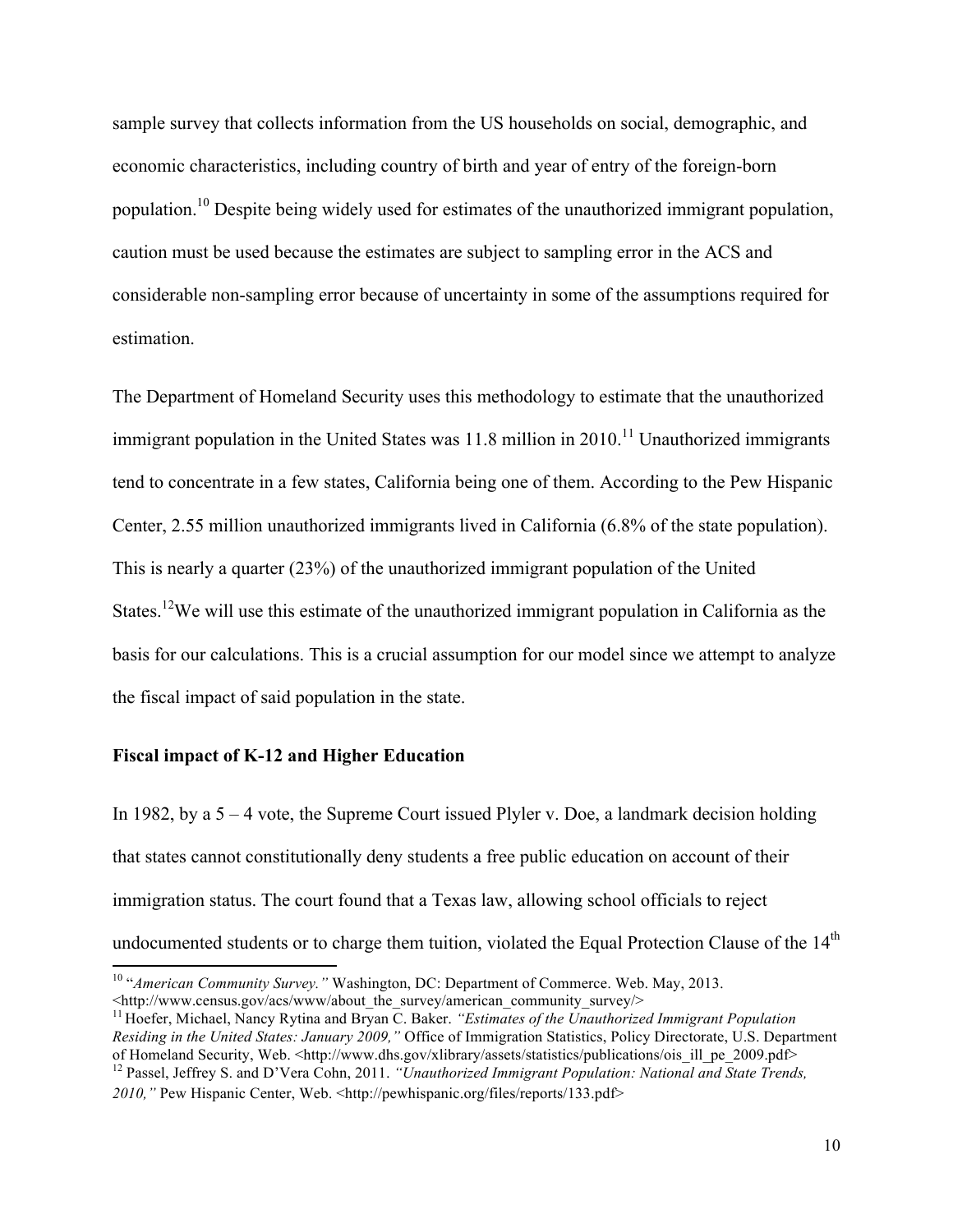Amendment of the US Constitution because it amounted to a total deprivation of education without a reasonable basis. As a result, all states are required to borne the costs of providing K-12 education to students in their systems regardless of their legal status.

Since federal law prohibits questions about immigration status, obtaining an estimate of unauthorized immigration status in the California K-12 system is difficult. We use an approximation of the unauthorized immigrant population and the average cost-per-student to estimate the total spending in providing education to unauthorized students.

The average cost per student in K-12 can be determined by dividing total expenditures in the K-12 system by the Average Daily Attendance. The ADA is defined as the total days of student attendance divided by the total days of instruction. In 2012, California spent 38.3 billion of dollars and  $41.2\%$  of its budget in K-12 education.<sup>13</sup> Using ADA data obtained from the California Department of Education, the average cost-per-student amounted to a total of \$8,382 per pupil.<sup>14</sup> These figures allow us to understand that the cost associated with an additional child in the educational system is substantial but should be contrasted with the benefits of having a more educated workforce later in the life cycle.

A 2008 report by the Pew Hispanic Center found that 13.5% of K-12 students in California were either unauthorized immigrants or children of unauthorized immigrants.<sup>15</sup> If we apply this percentage to the CA Department of Education figure of 6,252,000 students enrolled in the 2008 – 2009 academic year, we estimate that 844,020 were unauthorized or first-generation students. In 2012, K-12 student enrollment was 6,214,199; adjusting the unauthorized and first-generation

 

 $13$ California Department of Education, Web. May 2013.

<sup>&</sup>lt;http://www.dof.ca.gov/budgeting/budget\_faqs/information/documents/CHART-C.pdf><br><sup>14</sup> California Department of Education, Web. May 2013 <http://www.cde.ca.gov/ds/fd/ec/currentexpense.asp><br><sup>15</sup> Jeffrey S. Passel and D'Vera C

DC: Pew Hispanic Center, April 2009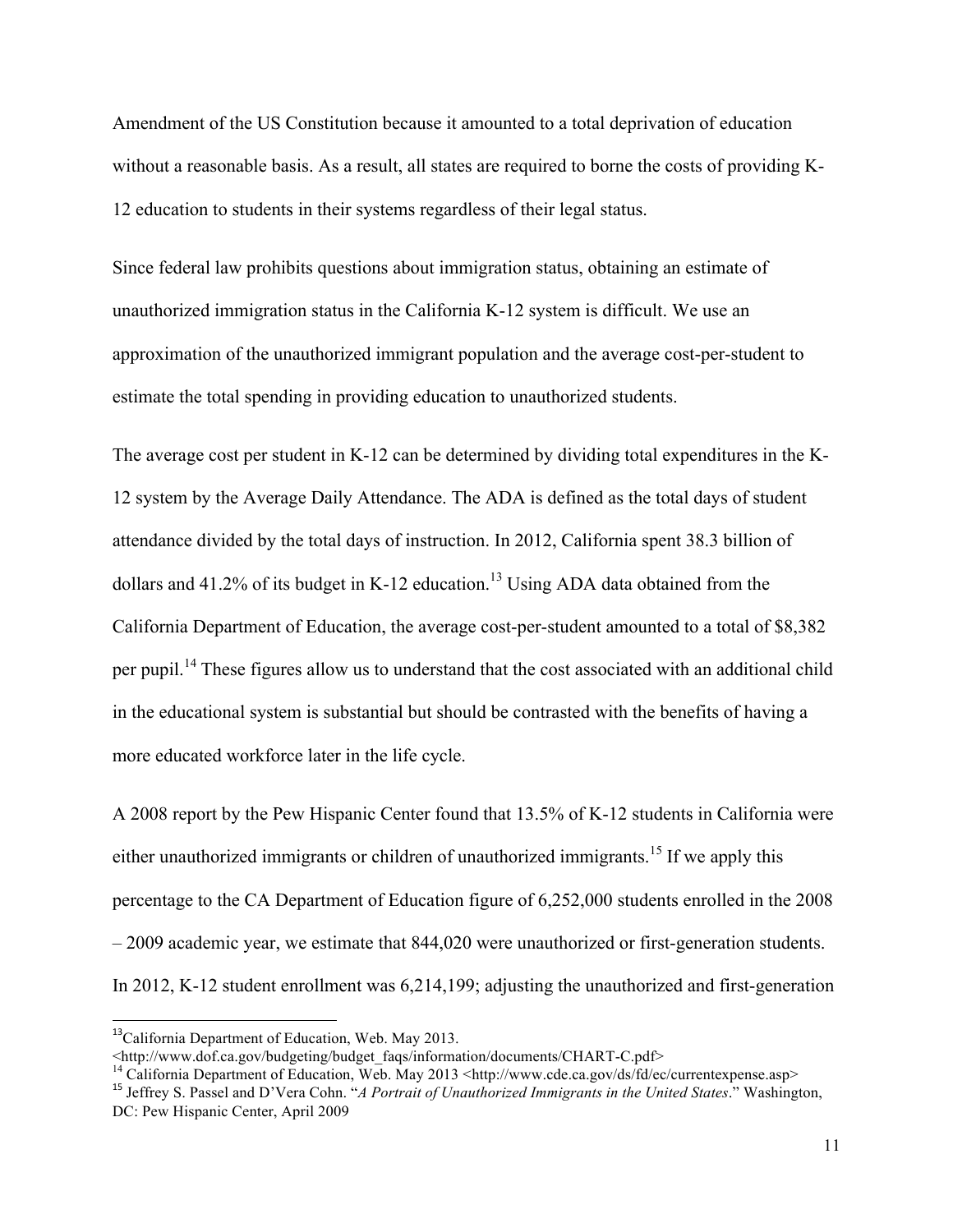percentage to account for the decrease in total enrolment we estimate that in 2012, 838,955 enrolled students were unauthorized or first-generation. We calculate that the cost of educating unauthorized or first-generation children in California is slightly above \$7 billion or 18.3% of its K-12 budget by multiplying the estimated number of unauthorized and first generation students by the spending-per-pupil figure calculated above (838,955 x \$8,382) .

These figures only consider K-12 education because higher education cost in California is difficult to estimate. The recently introduced AB540 legislation allows students, who were not citizens or permanent residents of the US (authorized or not), to be classified as California residents and be entitled in-state tuition rates as long as the student attended a California high school for 3 or more full academic years (don't need to be consecutive) or receive a California high school diploma or GED. The state Senate Committee on Appropriations estimated the total cost of the AB540 bill up to an initial \$40 million and an ongoing cost of \$23 to \$40 million per year, mostly on financial assistance to eligible students.<sup>16</sup> Yet this price tag did not consider the marginal cost of increased enrollment in the University of California, the California State University or California Community Colleges due to the amount of unauthorized immigrant students taking advantage of reduced tuition rates.

We made several assumptions in this analysis, thus we need to take caution when interpreting the results. The calculation of the population of unauthorized immigrants, both in the US and California, follows conventional methodology when making the estimation but still needs to take into consideration sampling errors. Also, the estimation of average cost-per-pupil is based on governmental data that can be skewed, and does not consider federal subsidies for education to California. However, this calculation is a consistent approximation of educational costs

<u> 1989 - Johann Stein, fransk politiker (d. 1989)</u>

<sup>&</sup>lt;sup>16</sup>California State Assembly – Committee of Appropriations: Web. May 2013. <http://apro.assembly.ca.gov/>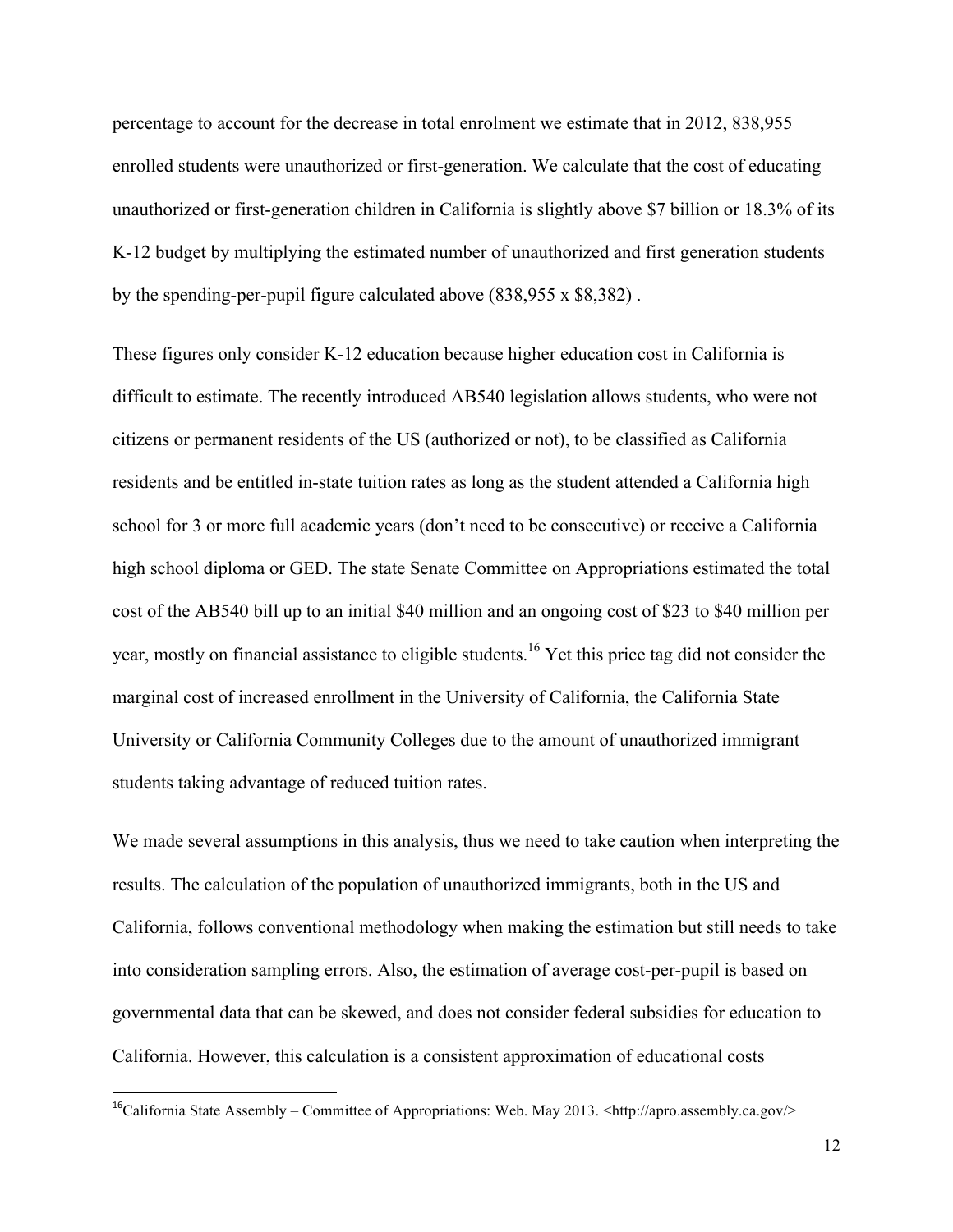according to the research literature. Despite costs to educate unauthorized and first-generation students in California, we will also need to consider the long-term impact of having an educated population and the opportunity cost of not educating unauthorized immigrant students.

#### **Fiscal impact of government assistance programs**

<u> 1989 - Johann Stein, fransk politiker (d. 1989)</u>

In his book, "Why does immigration divide America?" George Hanson (2005) describes that the predominance of the low-skilled among recent U.S. immigrants means that many new arrivals work in low-wage occupations and have incomes towards the bottom of the earnings distribution. These low wage-earning immigrants are likely to pay little in taxes and to make large demands on public expenditures, relative to other U.S. residents. He adds that immigrants tend to have large families that increase their demand on public services. The summation of these factors raises concern that immigration causes a net drain on U.S. public finances and increases the net fiscal burden on native taxpayers.<sup>17</sup>

As previously mentioned, immigrants (unauthorized or not) tend to concentrate in few specific locations across the United States, which means their fiscal impact is likely to vary from state to state. California is a popular destination because its labor market allows for low-skill workers to find employment and because of the generous public assistance programs it offers to its residents. This combination of factors means California residents are very likely to be exposed to the fiscal cost of unauthorized immigration. California residents, including immigrants, demand a wide range of services, including public education, health care, public safety, and governmental assistance.

<sup>17</sup> Gordon H. Hanson and Institute for International Economics (U.S.), "*Why Does Immigration Divide America? Public Finance and Political Opposition to Open Borders"* (Washington, DC: Institute for International Economics, 2005).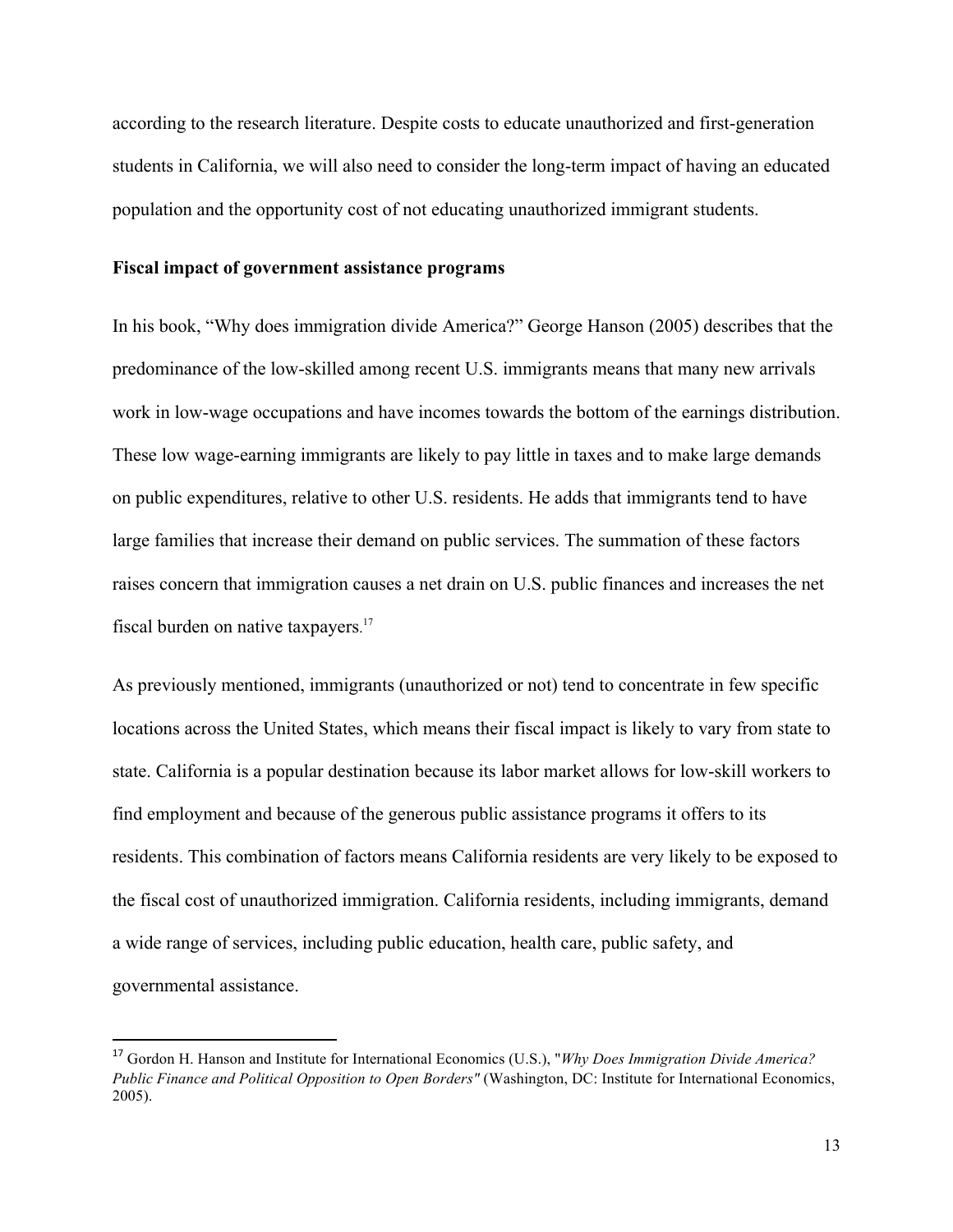Using Hanson's (2003) methodology to estimate public benefit usage by unauthorized immigrants, we use California specific data from the US Census Bureau, CA Health Department, and CA Department of Social Services to identify individual participation in the various types of social assistance from 2009 - 2011. We will classify individuals as living in households headed either by a foreign-born or a native-born individual and then examine usage of social assistance by members of the household. First-generation children are counted as members of immigrantheaded households to ascribe the welfare behavior of children to their parents. Households are counted as receiving welfare if anyone in the household received any type of social assistance. We will limit the focus of the analysis to the specific participation by immigrants and native households in three major entitlement programs: CalWORKs, Medi-Cal, and Supplemental Nutrition Assistance Program (food stamps).

Once the percentage of native and immigrant household participation in these programs is estimated, this analysis will then allow us to estimate the percentage of unauthorized immigrants using governmental assistance services and their cost.

#### **Medi-Cal**

The California Medical Assistance Program (Medi-Cal) is a federal/state funded program that provides healthcare to low income households, pregnant women, and elderly people, those with disabilities, dependent children, and related caretakers. Medi-Cal has certain requirements to be eligible to participate in the program, thus certain Medi-Cal benefits are not available to unauthorized immigrants due to statutory limitations. However, medical emergency care is allowed to be provided to people who would otherwise qualify for Medicaid regardless of their immigration status.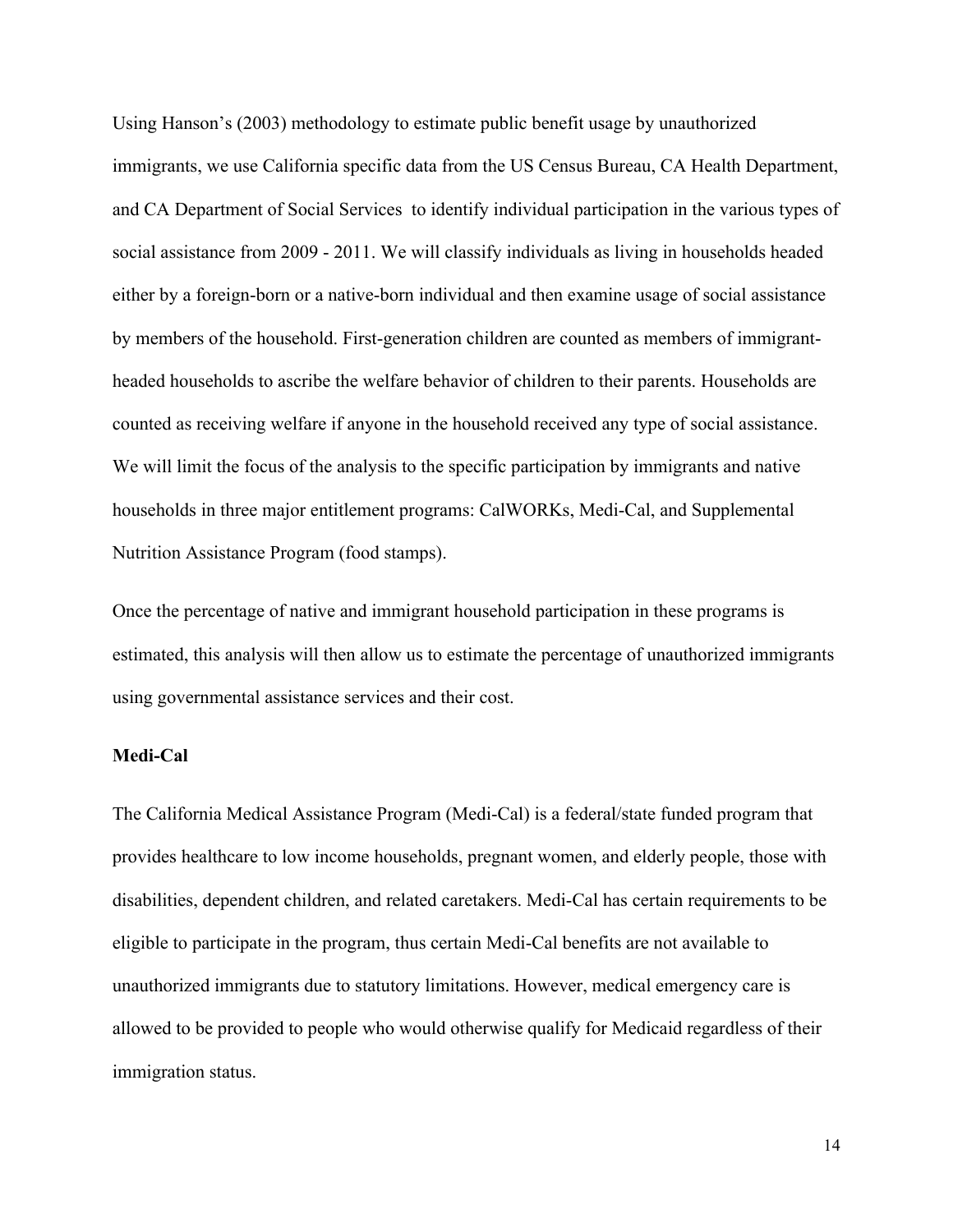We use the Medicare Statistical Information System and the Medicaid Financial Management Report provided by the Center for Medicare & Medicaid Services of the U.S. government to obtain total expenditure costs of Medi-Cal in California (FIGRUE 1). To obtain total enrollment and breakdown in the state, we use the California Health Interview Survey, which allows us to calculate Medi-Cal covered members by their citizenship or immigrant status (FIGURE 2).

To calculate costs associated with unauthorized immigrants we find the percentage of noncitizens who are covered by Medi-Cal relative to the total Medi-Cal covered individuals using Figure 2. Once we obtain this number we multiply it by the expenditure share of the state using Figure 1 for each respective year. Although we only have 2007 & 2009 enrollment figures, we assume trends of growth in expenditures and enrollment remain consistent through the years thus we can calculate the state share of Medi-Cal expenditures for unauthorized immigrants (noncitizens) at \$2.9 billion for 2007, \$3.06 billion for 2009, and \$3.69 billion for  $2012$ .<sup>18</sup>

#### **Supplemental Nutrition Assistance Program**

<u> 1989 - Johann Stein, fransk politiker (d. 1989)</u>

The Food Stamp Act of 1977 established the Supplemental Nutrition Assistance Program (SNAP), which offers nutrition assistance to millions of eligible, low income individuals and families, and provides direct economic benefits to communities that are enrolled in the program.<sup>19</sup> The Food and Nutrition Service (FNS) administers the program and pays approximately 50 percent of State agency administrative costs to operate the program. In California, the program is known as CalFresh and is administered by the California Department of Social Services.

<sup>&</sup>lt;sup>18</sup> [984,000/5,782,000]\*\$17,291,564,394 for 2007. We repeat the process for 2009; for 2012 we calculate growth trends and repeat the process.

<sup>&</sup>lt;sup>19</sup> "Supplemental Nutrition Assistance Program (SNAP)," Web. June 6, 2013, <http://www.fns.usda.gov/snap.>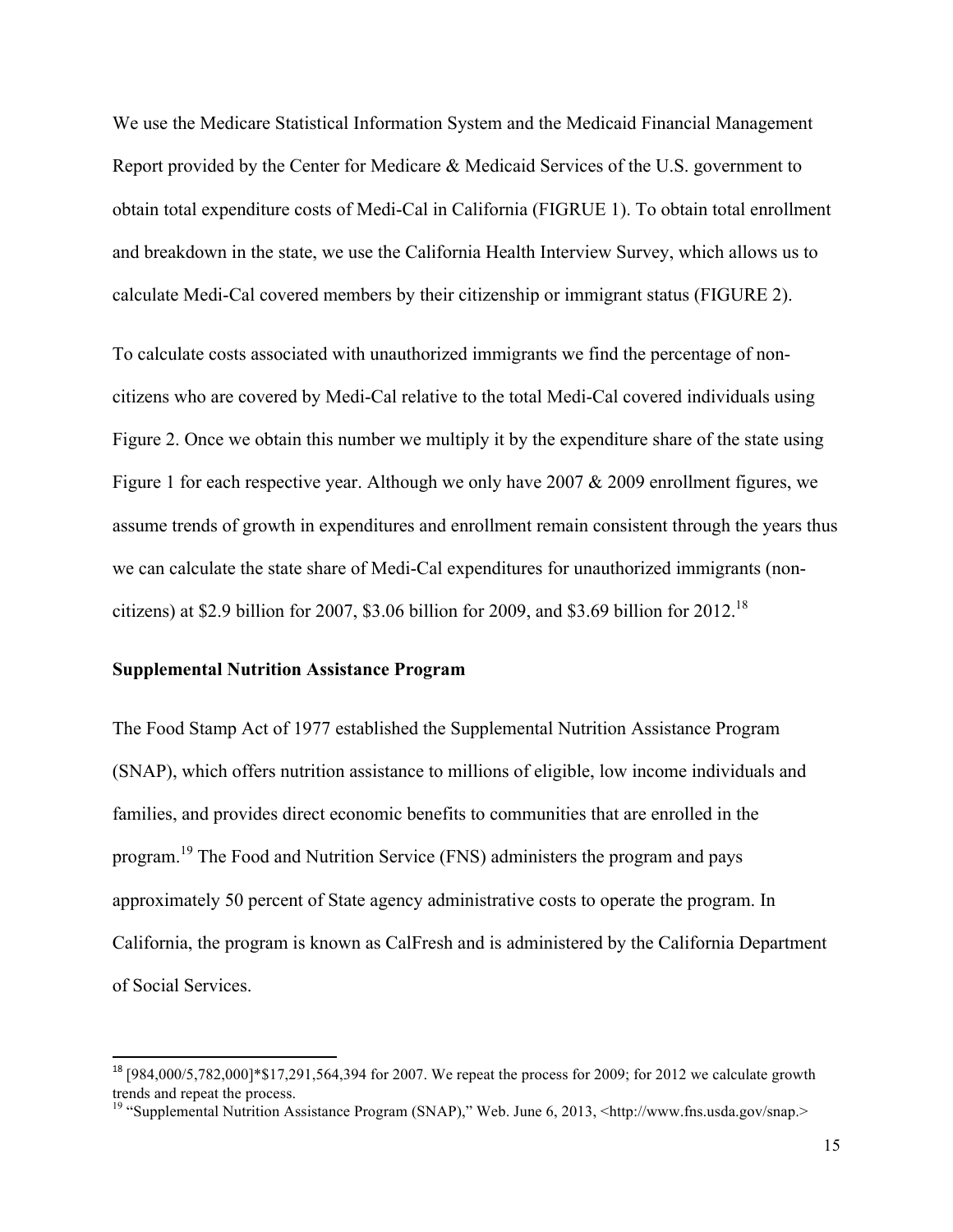We use the SNAP State Activity Report provided by the Food and Nutrition Service of the U.S. government to obtain total expenditure costs of Food Stamps in California (FIGRUE 3). To obtain total enrollment and breakdown in the state, we use the California Health Interview Survey, which allows us to calculate Food Stamps use by participant citizenship or immigrant status (FIGURE 4).

Similar to the Medi-Cal analysis, we assume trends of growth in expenditures and enrollment remain consistent through the years. By law, the state covers 50% of the cost of the program. Using the data in Figures 3 and 4, we calculate the state's share of Food Stamps expenditures for unauthorized immigrants (non-citizens) at \$236.4 million for 2007, \$464.5 million for 2009, and \$794 million for  $2012.^{20}$ 

#### **CalWORKs**

<u> 1989 - Johann Stein, fransk politiker (d. 1989)</u>

CalWORKs is the state equivalent of federal Temporary Assistance for Needy Families (TANF), a welfare program that gives cash aid and services to eligible needy California families. The amount of monthly assistance payment depends on a number of factors, including the income of the household being considered.<sup>21</sup> Unauthorized immigrants are not eligible for these types of benefits but we allocate first-generation citizen children beneficiaries to the household of their parents.

We use data of the California Department of Social Service to estimate CalWORKs' total expenditures (FIGRUE 5). To obtain total enrollment and breakdown in the state, we use the California Health Interview Survey, which identifies use by unauthorized immigrants (noncitizens) (FIGURE 6).

<sup>&</sup>lt;sup>20</sup> To calculate these figures use the same method we previously used for the Medi-Cal estimates.<br><sup>21</sup> California Department of Social Services, Web. June 2013. <http://www.cdss.ca.gov/calworks/>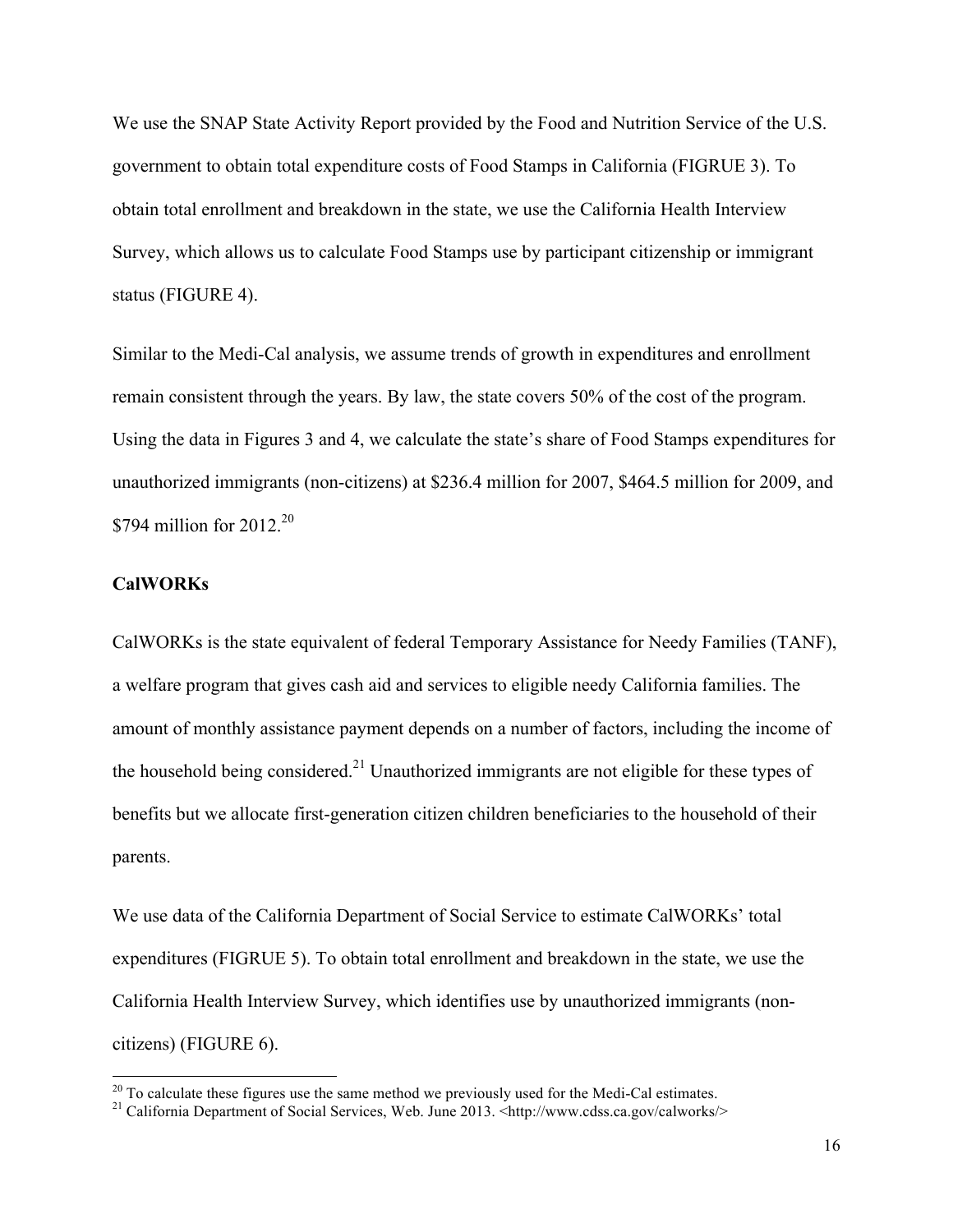As before, we assume trends of growth in expenditures and usage remain consistent through the years. The data on expenditures and enrollment allows us to estimate the total expenditures for unauthorized immigrants (non-citizens) due to CalWORKs assistance at \$682.9 million for 2007, \$948.1 million for 2009, and \$1,243.1 million for 2012.<sup>22</sup>

#### **Benefits of immigration in California**

Immigration generates benefits to a nation in the form of extra income to domestic factors of production, which is known to economists as the immigration surplus. By increasing the supply of labor in the economy, immigration raises the productivity of factors that are complementary to labor.<sup>23</sup> This also creates an increase in output and consumption in the economy. We will focus on labor, wages, and estimates of income and sales local and state taxes to calculate the benefits of immigration to California.

According to Raul Hinojosa (2012), of the Cato Institute, in terms of 2008 gross product (the total value added by workers of goods and services produced in the considered area), immigrant workers added \$492 billion to California. The unauthorized workforce by itself added \$158 billion to California's gross product.<sup>24</sup> The increase in economic activity is a significant indicator of the positive impact of immigration in the state and these estimates allow us to make assumptions regarding the benefits of unauthorized immigration in California.

An issue to consider is wage disparity and the potential increase in earnings by unauthorized immigrants. According to a study by the Center for the Study of Immigration Integration of the

 $^{22}$  To calculate these figures use the same method we previously used for the Medi-Cal and SNAP benefits.

<sup>&</sup>lt;sup>23</sup> Gordon H. Hanson and Institute for International Economics (U.S.), "*Why does Immigration Divide America? Public Finance and Political Opposition to Open Borders" (Washington, DC: Institute for International Economics, 2005).*

<sup>24</sup> Hinojosa, Raul. "*The Economic Benefits of Comprehensive Immigration Reform".* Cato Journal, Vol. 32, No. 1 (Winter 2012).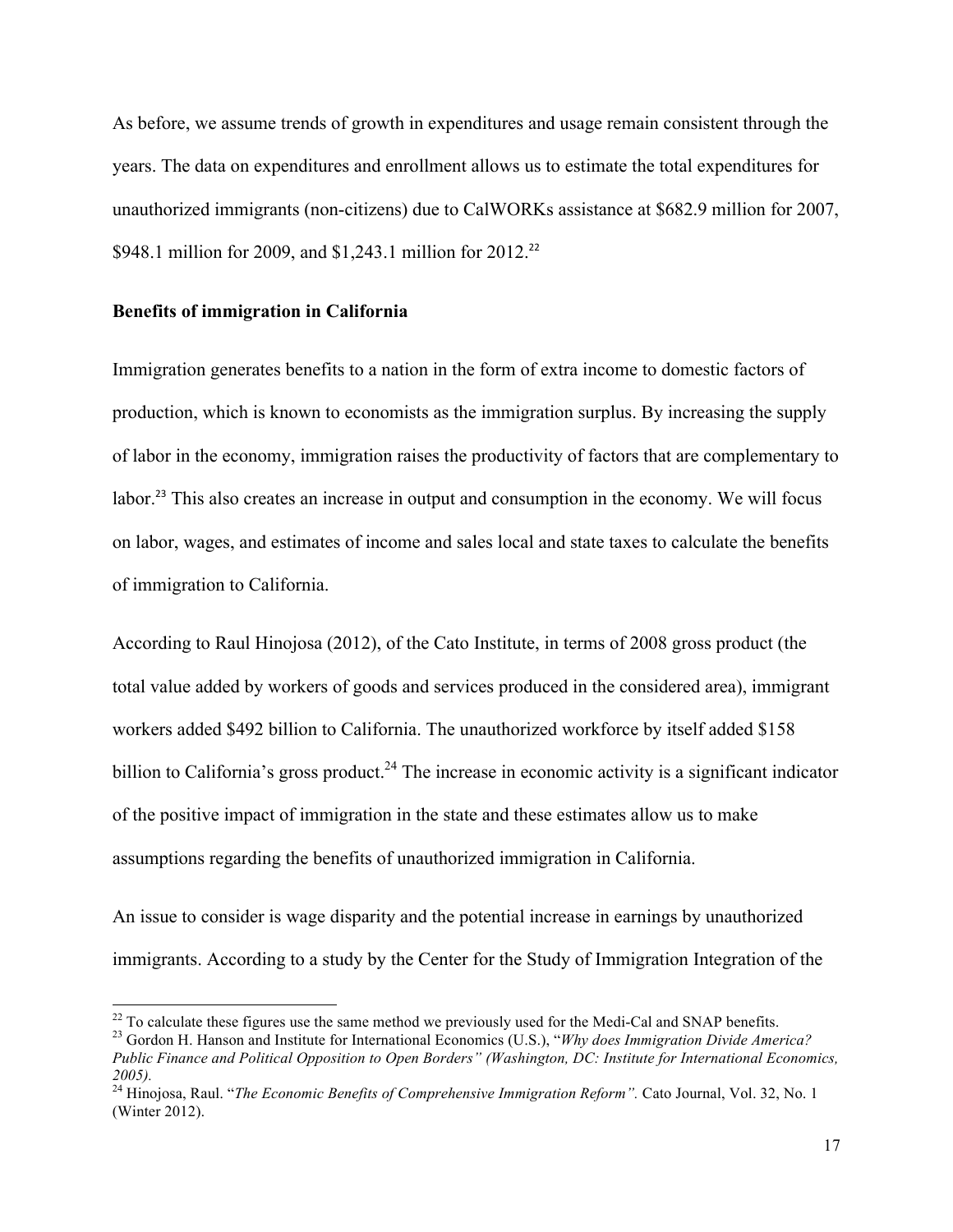University of Southern California, in aggregate, unauthorized immigrant workers earned \$27.4 billion in wages but could have received \$29.6 billion had it not been for the wage penalty of being unauthorized. Not taking into account the potential multiplier effects, an increase in wages for unauthorized workers would generate an additional \$74.4 million in sales tax revenue by eliminating the wage penalty. This would be in addition to the estimated \$1.7 billion in income taxes unauthorized immigrants already pay to California.<sup>25</sup>

Other fiscal benefits of unauthorized immigration are difficult to estimate because of the intricacies of the tax system. Many unauthorized immigrants use stolen identities to join the workforce thus employment taxes are not assigned to them. Another example is property taxes indirectly paid to the state by unauthorized immigrants who either buy or rent housing. It is important to note that we rely on the estimates cited beforehand to make the cost-benefit analysis because is an estimation of income taxes directly paid by unauthorized immigrants to the state.

#### **Conclusion**

<u> 1989 - Johann Stein, fransk politiker (d. 1989)</u>

This paper attempted to make a cost-benefit analysis of unauthorized immigration in California. We used California data and applied it to models used on a national scale to calculate a reasonable estimate of the cost and benefits of unauthorized immigrants in the state. To estimate the cost we focused on four major expenditures: education, medical care, nutritional assistance, and welfare assistance. We focused on the impact of labor output and income tax payments to calculate the fiscal and economic benefits of unauthorized immigration.

It is important to understand the implications of certain assumptions taken during the process of this analysis. Our estimate of the unauthorized immigrant population was performed according to

<sup>&</sup>lt;sup>25</sup> Pastor, Manuel, et al. "*The Economic Benefits of Immigrant Authorization in California"*. January 2012. Center of the Study of Immigration Integration, USC. Los Angeles, 2010.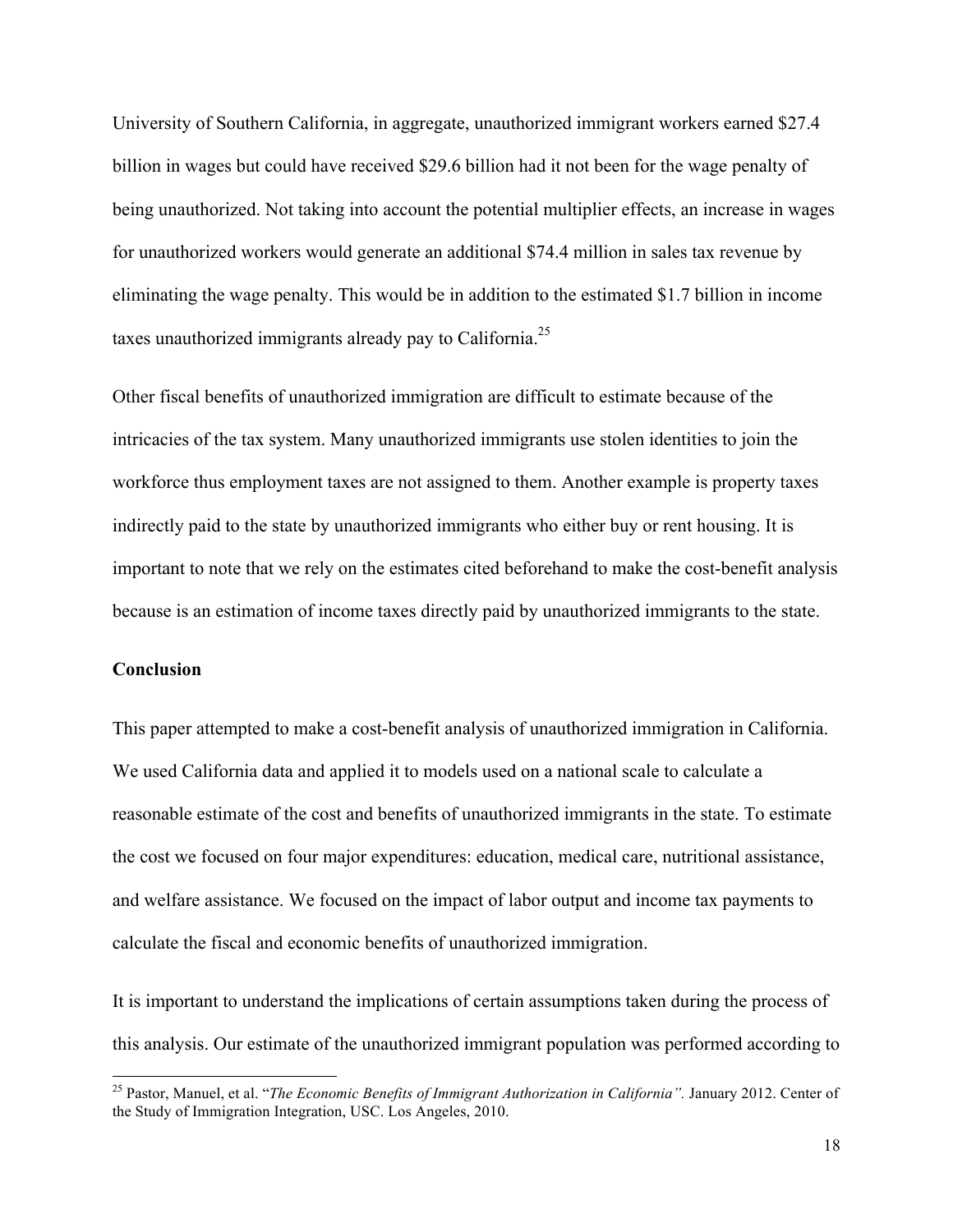common methods used by other literature but is still subject to sample errors. Also, much of the data used was based on government figures that might be skewed to fit certain reporting requirements. Yet, despite these limitations, the methods we used have been used by other authors in this topic so these estimates are fair calculations and should be interpreted as a reasonable approximation.

When we focus on the costs of providing education and other government assistance services to unauthorized immigrants, during 2008, the total estimated cost to California was approximately \$10 billion dollars in direct spending in education, Medi-Cal, CalWORKs, and Supplemental Nutrition Assistance. Compared to the \$1.7 billion in income taxes paid by unauthorized immigrants to California, it appears that unauthorized immigration is a fiscal burden to California.

However, we must consider that the majority of the short-term burden of unauthorized immigration lies in education spending, which was near \$7 billion in 2008. This expenditure can be justified by considering the long-term benefits of an educated population in the future. We also have to take into consideration the real economic impact of unauthorized immigrants, who added nearly \$158 billion to the gross product of California.

In addition, our analysis does not consider the marginal cost of other governmental services – security, recreation, and general services – not does it consider all taxes and fees paid by unauthorized immigrants. By considering the real economic impact of unauthorized immigrants, in the long-run it seems clear that the increase in economic activity justifies the spending in government programs that cater to unauthorized immigrants.

19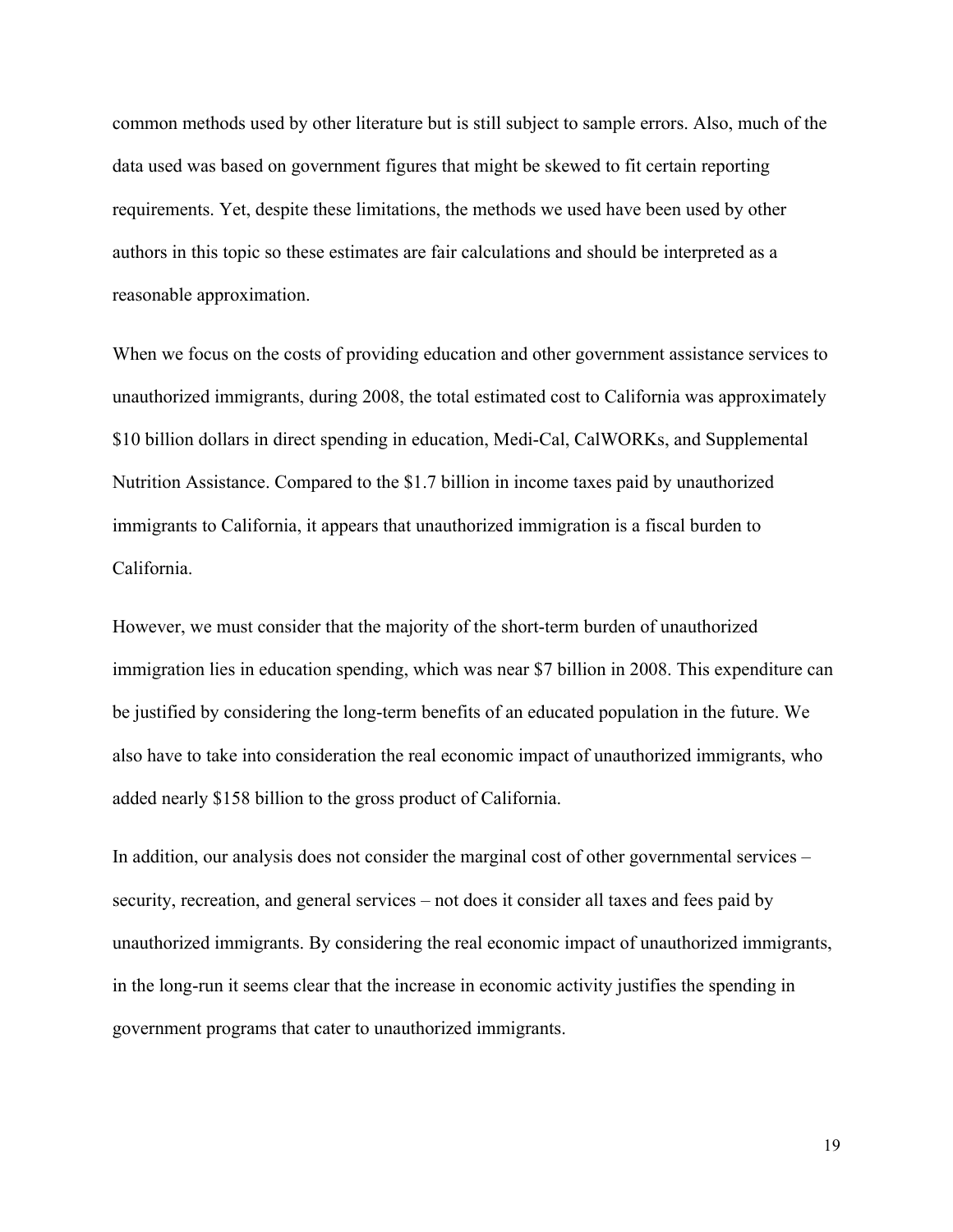Immigration, authorized or unauthorized, seems to be a recent topic of discussion among political circles. The debate about whether or not comprehensive immigration reform should be a priority in U.S. policy should include a sincere, unbiased debate about the fiscal implications of immigration. There is the need to consider the long-term benefits of providing education and social services to unauthorized immigrants to facilitate a better integration for them into society in the future. California state officials should understand the fiscal costs and benefits of unauthorized immigration for California to make an educated decision about the future of immigration in our state. This paper attempted to provide a guide to answer that question.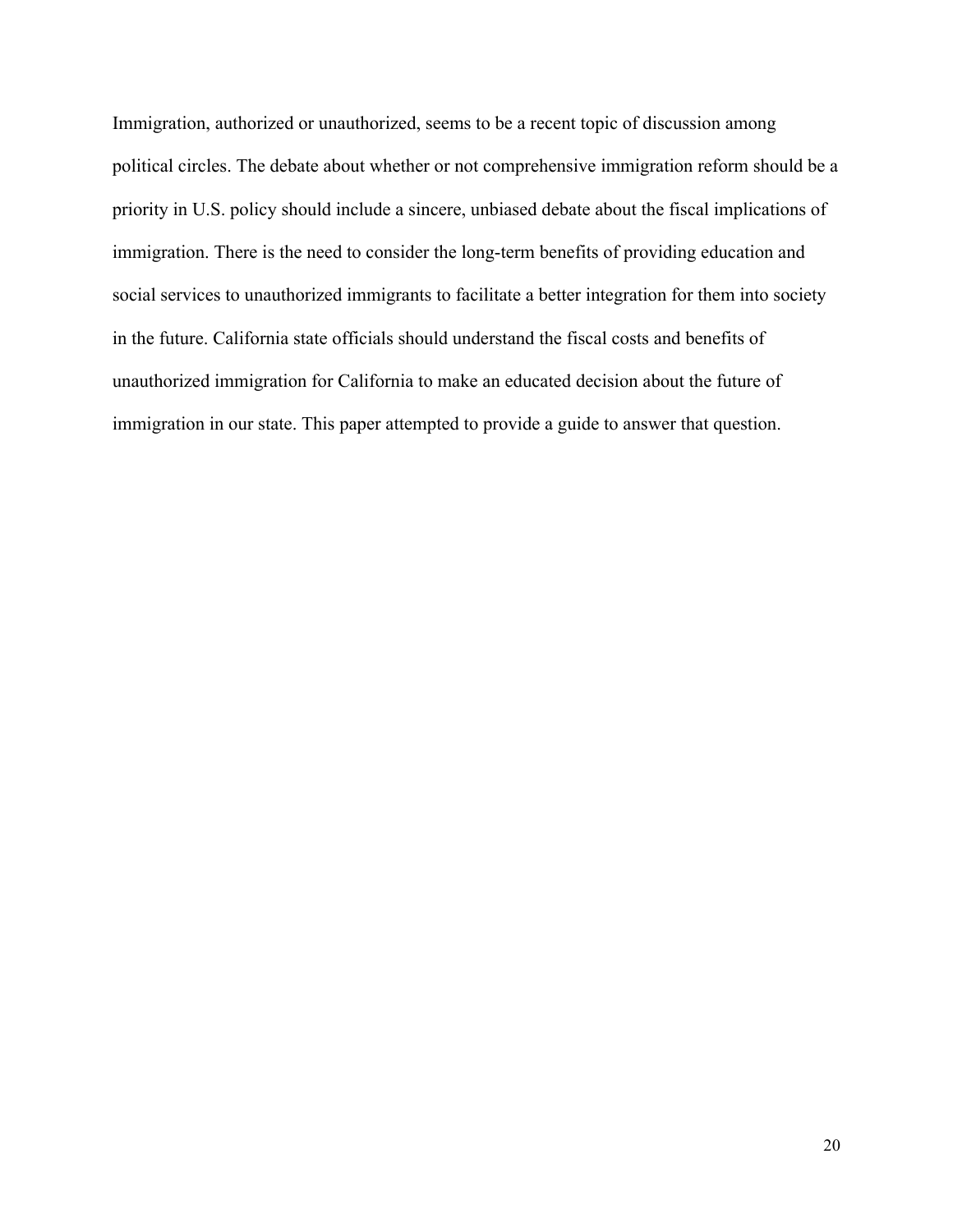#### **Works Cited**

*"The World Factbook* 2012-13." Washington, DC: Central Intelligence Agency, 2012.

<https://www.cia.gov/library/publications/the-world-factbook/index.html>

*"2011 Yearbook of Immigration Statistics."* Washington, DC: Department of Homeland Security. Web. May 2013. <http://www.dhs.gov/sites/default/files/publications/immigrationstatistics/yearbook/2011/ois\_yb\_2011.pdf>

Gordon H. Hanson and Institute for International Economics (U.S.), "*Why Does Immigration Divide America? Public Finance and Political Opposition to Open Borders"* (Washington, DC: Institute for International Economics, 2005).

George J. Borjas, "*The Economics of Immigration",* Journal of Economic Literature, V.32 No. 4 (December 1994): 1667-1717

Daniel T. Griswold, *"Immigration and the Welfare State,"* Cato Journal V. 32, No. 1 (Winter 2012), <http://www.cato.org/sites/cato.org/files/serials/files/cato-journal/2012/1/cj32n1-11.pdf>

*"Is California the Welfare Capital?"* Editorial U-T San Diego, accessed April 26, 2013, <http://www.utsandiego.com/news/2012/jul/28/welfare-capital-of-the-us/>

Hanson, Gordon. "*The Economics and Policy of Illegal Immigration in the United States*." Report. Migration Policy Institute, Dec. 2009. <http://www.migrationpolicy.org/pubs/hansondec09.pdf>

"*Cost-benefit Analysis (economics)*," Encyclopedia Britannica, accessed May 12, 2013, <http://www.britannica.com/EBchecked/topic/139466/cost-benefit-analysis.>

"*American Community Survey."* Washington, DC: Department of Commerce. Web. May, 2013.  $\lt$ http://www.census.gov/acs/www/about\_the\_survey/american\_community\_survey/>

Hoefer, Michael, Nancy Rytina and Bryan C. Baker. *"Estimates of the Unauthorized Immigrant Population Residing in the United States: January 2009,"* Office of Immigration Statistics, Policy Directorate, U.S. Department of Homeland Security, <http://www.dhs.gov/xlibrary/assets/statistics/publications/ois\_ill\_pe\_2009.pdf>

Passel, Jeffrey S. and D'Vera Cohn, 2011. *"Unauthorized Immigrant Population: National and State Trends, 2010,"* Pew Hispanic Center, <http://pewhispanic.org/files/reports/133.pdf>

California Department of Education, Web. May 2013. <http://www.dof.ca.gov/budgeting/budget\_faqs/information/documents/CHART-C.pdf>

California Department of Education, Web. May 2013. <http://www.cde.ca.gov/ds/fd/ec/currentexpense.asp>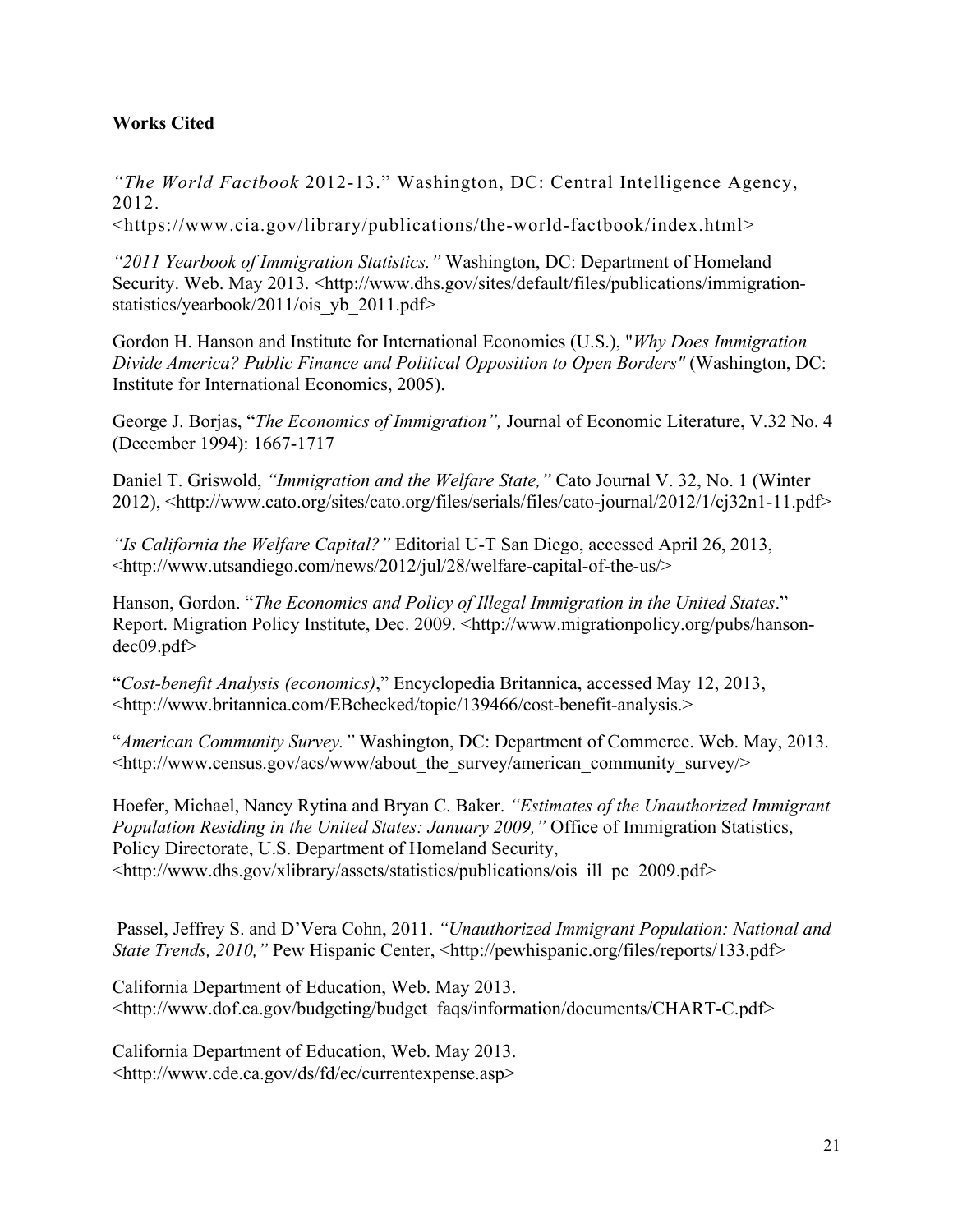Jeffrey S. Passel and D'Vera Cohn. "*A Portrait of Unauthorized Immigrants in the United States*." Washington, DC: Pew Hispanic Center, April 2009

California State Assembly – Committee of Appropriations: Web. May 2013. <http://apro.assembly.ca.gov/>

"Supplemental Nutrition Assistance Program (SNAP)," Web. June 6, 2013, <http://www.fns.usda.gov/snap.>

California Department of Social Services, Web. June 2013. <http://www.cdss.ca.gov/calworks/>

Hinojosa, Raul. "*The Economic Benefits of Comprehensive Immigration Reform".* Cato Journal, Vol. 32, No. 1 (Winter 2012).

Pastor, Manuel, et al. "*The Economic Benefits of Immigrant Authorization in California".*  January 2012. Center of the Study of Immigration Integration, USC. Los Angeles, 2010.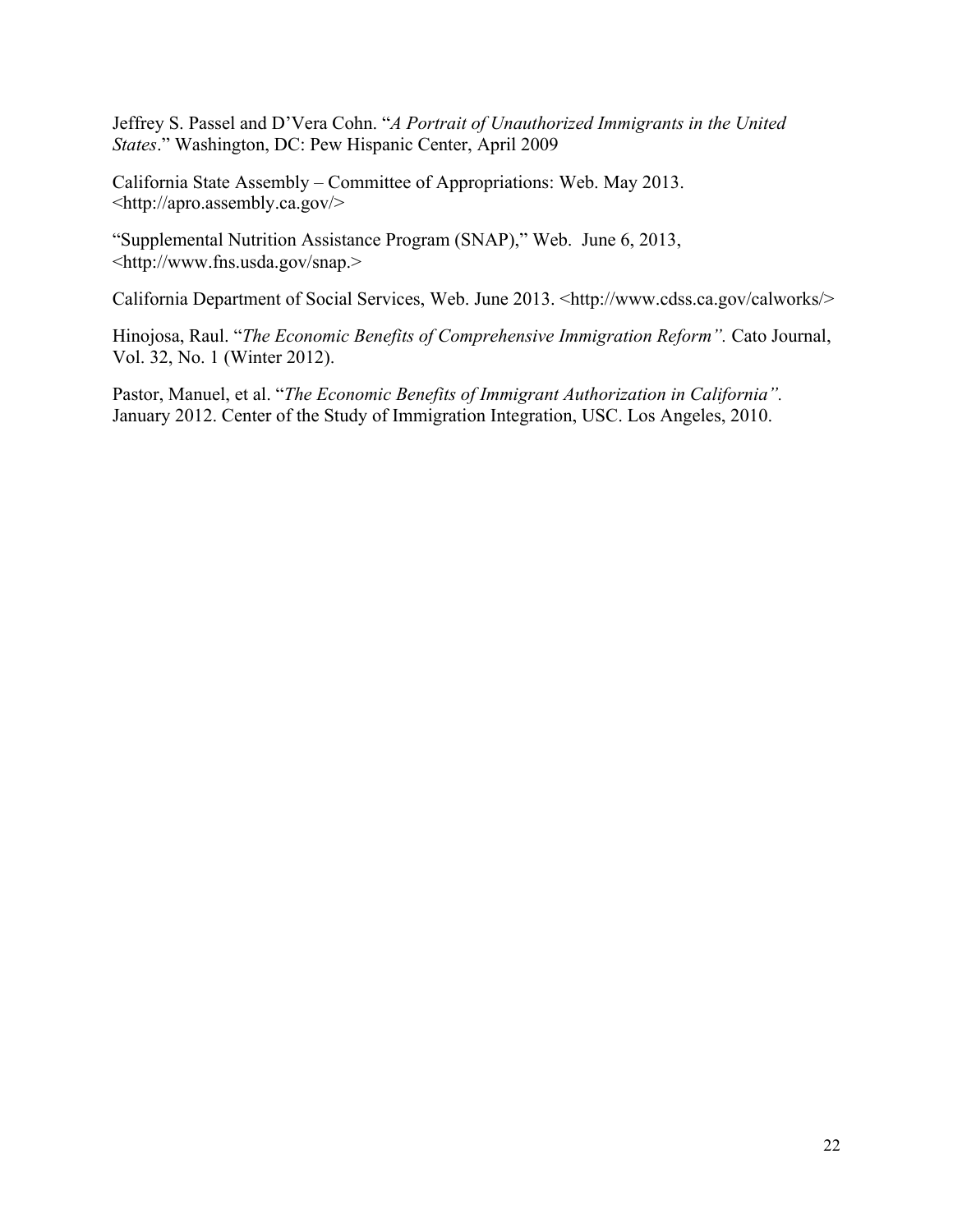# **Appendix – Governmental Program cost/participation**

| Medi-Cal Total Expenditures, FY 2007 - 2011 |                               |                            |                            |  |  |  |
|---------------------------------------------|-------------------------------|----------------------------|----------------------------|--|--|--|
| Year                                        | <b>Total Medicare</b><br>Paid | <b>Federal Share Paid</b>  | <b>State Share Paid</b>    |  |  |  |
| 2007                                        | \$34,884,518,837              | \$17,592,954,446(50.43%)   | $$17,291,564,391$ (49.57%) |  |  |  |
| 2008                                        | \$38,586,119,797              | \$19,465,364,164 (50.45%)  | $$19,120,755,633$ (49.55%) |  |  |  |
| 2009                                        | \$40,847,829,842              | $$24,476,827,191(59.92\%)$ | $$16,371,002,651$ (40.08%) |  |  |  |
| 2010                                        | \$42,141,722,389              | \$25,705,075,718(60.99%)   | $$16,436,646,671(39.01\%)$ |  |  |  |
| 2011                                        | \$40,919,106,336              | \$22,980,912,426(56.16%)   | \$17,938,193,910 (43.84%)  |  |  |  |

#### **FIGURE 1 – Medi-Cal Total Expenditures, FY 2007 - 2011**

*Sources: Medicare Statistical Information System & Medicaid Financial Management Report for Medicare enrollment and expenditures.*

|                         |      | Citizenship and immigration status (3 levels) |                                       |                                       |                                        |
|-------------------------|------|-----------------------------------------------|---------------------------------------|---------------------------------------|----------------------------------------|
| Covered by Medi-Cal     |      | U.S. born citizen                             | Naturalized citizen                   | Non-citizen                           | All                                    |
| Covered by Medi-Cal     | 2007 | 15.3%<br>$(14.7 - 15.9)$<br>4.173.000         | 13.5%<br>$(12.2 - 14.8)$<br>625.000   | 20.3%<br>$(18.7 - 21.9)$<br>984.000   | 15.7%<br>$(15.2 - 16.2)$<br>5.782.000  |
|                         | 2009 | 15.9%<br>$(15.0 - 16.7)$<br>4.374.000         | 15.0%<br>$(12.7 - 17.3)$<br>749.000   | 24.5%<br>$(21.8 - 27.2)$<br>1.181.000 | 16.9%<br>$(16.1 - 17.6)$<br>6.304.000  |
| Not covered by Medi-Cal | 2007 | 84.7%<br>$(84.1 - 85.3)$<br>23.153.000        | 86.5%<br>$(85.2 - 87.8)$<br>3.992.000 | 79.7%<br>$(78.1 - 81.3)$<br>3.859.000 | 84.3%<br>$(83.8 - 84.8)$<br>31.004.000 |
|                         | 2009 | 84.1%<br>$(83.3 - 85.0)$<br>23,179,000        | 85.0%<br>$(82.7 - 87.3)$<br>4,238,000 | 75.5%<br>$(72.8 - 78.2)$<br>3,639,000 | 83.1%<br>$(82.4 - 83.9)$<br>31,057,000 |
| Total                   | 2007 | 100.0%<br>27,326,000                          | 100.0%<br>4,617,000                   | 100.0%<br>4,843,000                   | 100.0%<br>36,786,000                   |
|                         | 2009 | 100.0%<br>27,553,000                          | 100.0%<br>4.988.000                   | 100.0%<br>4.821.000                   | 100.0%<br>37.362.000                   |

#### **FIGURE 2 – Enrollment to Medi-Cal by Residency Status (3 levels)**

*Source: California Health Interview Survey (2007 & 2009)*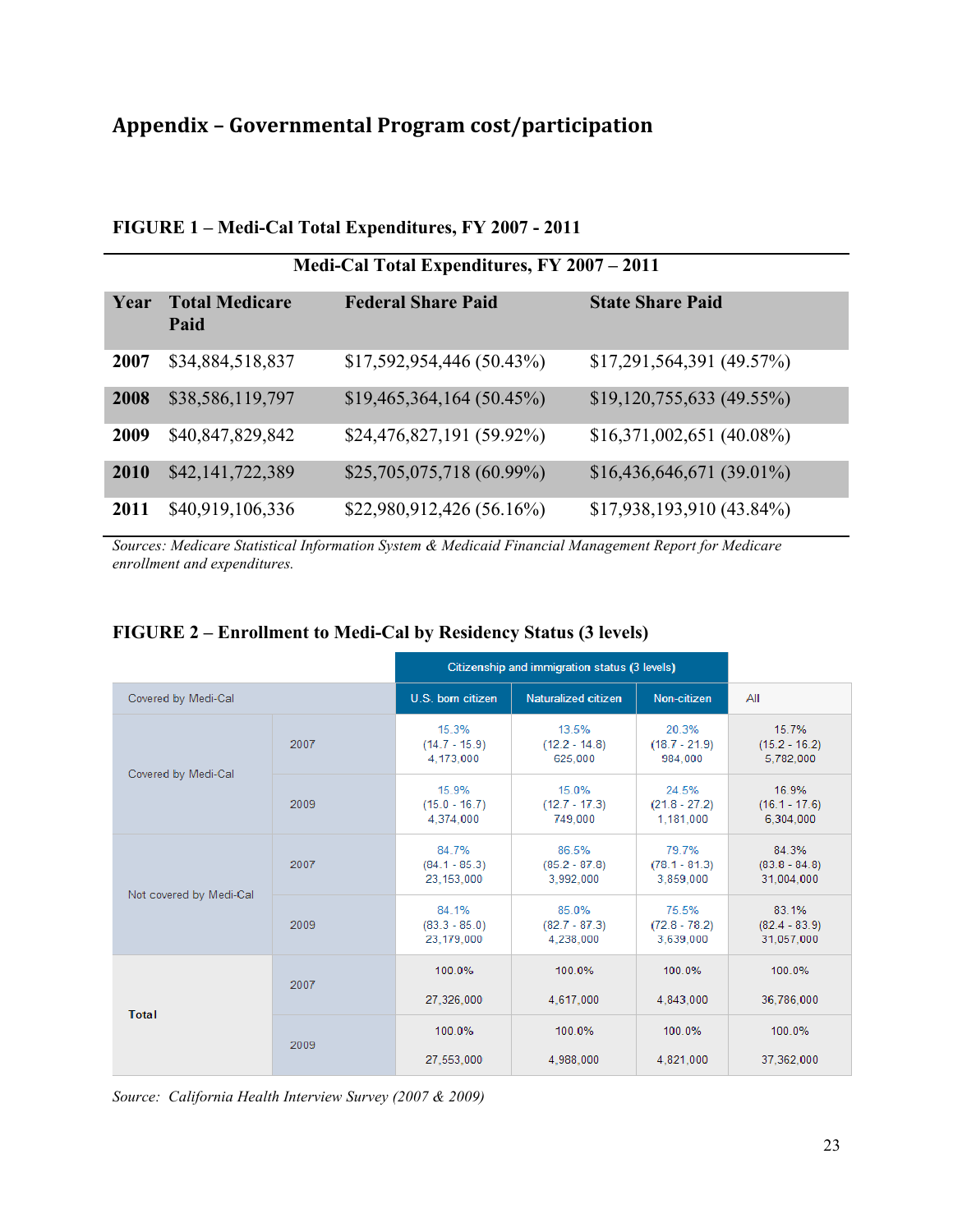### **FIGURE 3 – Issuance Cost of Supplemental Nutrition Assistance Program**

**Issuance Cost of SNAP (Food Stamps)**

| Year | <b>Issuance Cost</b> |
|------|----------------------|
| 2007 | \$2,569,814,590      |
| 2009 | \$4,382,007,874      |
| 2011 | \$6,481,947,277      |

*Source: SNAP State Activity Report 2007, 2009, & 2011.*

#### **FIGURE 4 – Enrollment to SNAP by Residency Status (3 levels)**

|                                               |      | Citizenship and immigration status (3 levels) |                                       |                                       |                                        |
|-----------------------------------------------|------|-----------------------------------------------|---------------------------------------|---------------------------------------|----------------------------------------|
| Currently receiving Food Stamps               |      | U.S. born<br>citizen                          | Naturalized<br>citizen                | Non-citizen                           | All                                    |
| Currently receiving Food Stamps               | 2007 | 12.8%<br>$(11.8 - 13.8)$<br>1,423,000         | 3.9%<br>$(2.8 - 4.9)$<br>89,000       | 9.0%<br>$(7.7 - 10.2)$<br>342.000     | 10.8%<br>$(10.1 - 11.5)$<br>1,854,000  |
|                                               | 2009 | 14.9%<br>$(13.6 - 16.1)$<br>1,944,000         | 5.3%<br>$(4.0 - 6.5)$<br>150,000      | 14.4%<br>$(12.1 - 16.8)$<br>565,000   | 13.4%<br>$(12.4 - 14.4)$<br>2.659.000  |
| Not currently receiving Food<br><b>Stamps</b> | 2007 | 87.2%<br>$(86.2 - 88.2)$<br>9.690.000         | 96.1%<br>$(95.1 - 97.2)$<br>2,202,000 | 91.0%<br>$(89.8 - 92.3)$<br>3.462,000 | 89.2%<br>$(88.5 - 89.9)$<br>15.354.000 |
|                                               | 2009 | 85.1%<br>$(83.9 - 86.4)$<br>11.145.000        | 94.7%<br>$(93.5 - 96.0)$<br>2.701.000 | 85.6%<br>$(83.2 - 87.9)$<br>3,354,000 | 86.6%<br>$(85.6 - 87.6)$<br>17,200,000 |
| <b>Total</b>                                  | 2007 | 100.0%<br>11.114.000                          | 100.0%<br>2,290,000                   | 100.0%<br>3.804.000                   | 100.0%<br>17,208,000                   |
|                                               | 2009 | 100.0%<br>13.089.000                          | 100.0%<br>2.851.000                   | 100.0%<br>3.919.000                   | 100.0%<br>19,859,000                   |

*Source: California Health Interview Survey (2007 & 2009)*